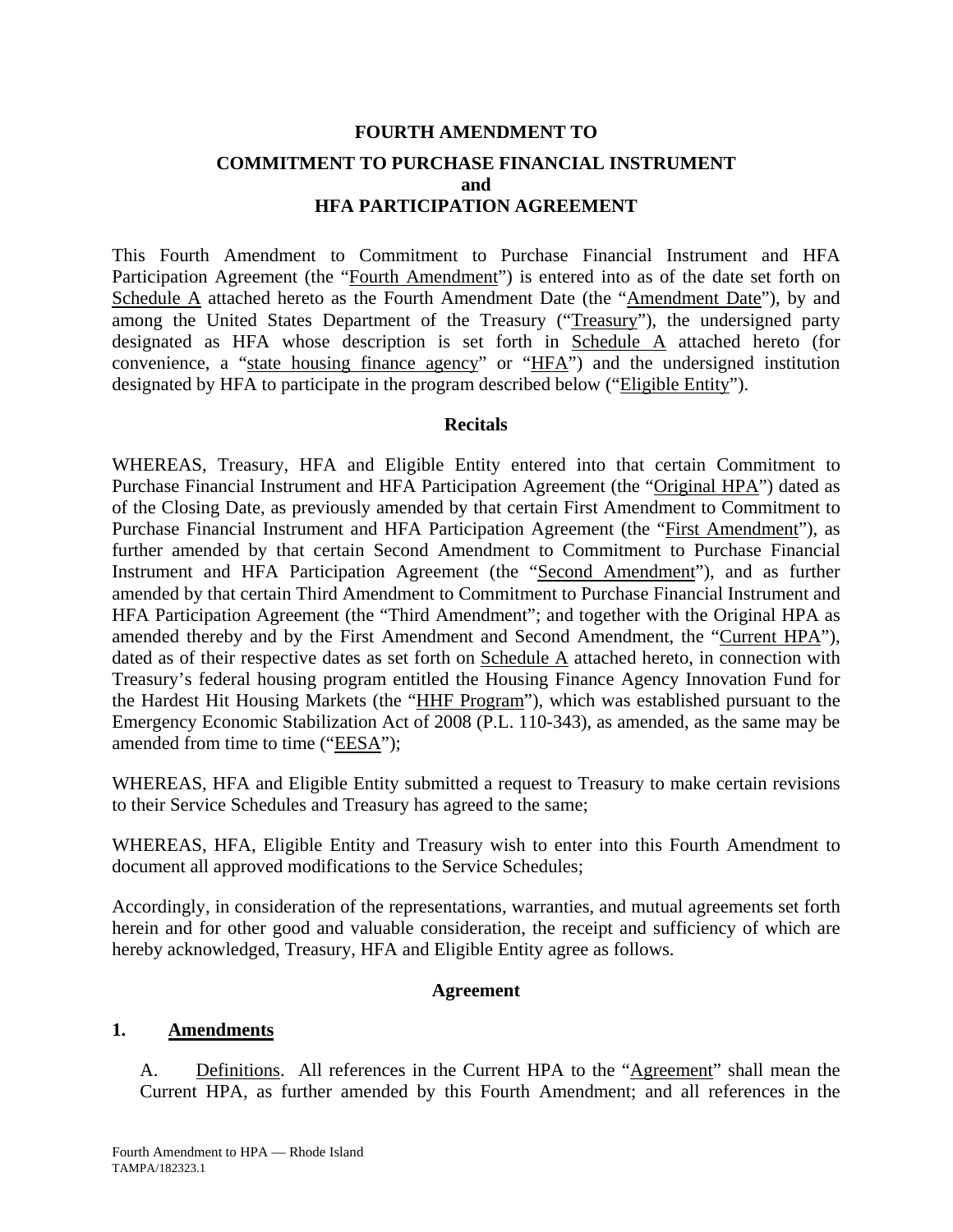Current HPA to Schedules A or B shall mean the Schedules A or B attached to this Fourth Amendment. All references herein to the "HPA" shall mean the Current HPA, as further amended by this Fourth Amendment.

B. Schedule A. Schedule A attached to the Current HPA is hereby deleted in its entirety and replaced with Schedule A attached to this Fourth Amendment.

C. Schedule B. Schedule B attached to the Current HPA is hereby deleted in its entirety and replaced with Schedule B attached to this Fourth Amendment.

# **2. Representations, Warranties and Covenants**

A. HFA and Eligible Entity. HFA and Eligible Entity, each for itself, make the following representations, warranties and covenants to Treasury and the truth and accuracy of such representations and warranties and compliance with and performance of such covenants are continuing obligations of HFA and Eligible Entity, each as to itself. In the event that any of the representations or warranties made herein cease to be true and correct or HFA or Eligible Entity breaches any of its covenants made herein, HFA or Eligible Entity, as the case may be, agrees to notify Treasury immediately and the same shall constitute an Event of Default under the HPA.

(1) HFA and Eligible Entity each hereby certifies, represents and warrants as of the date hereof that each of the representations and warranties of HFA or Eligible Entity, as applicable, contained in the HPA are true, correct, accurate and complete in all material respects as of the date hereof. All covenants of HFA or Eligible Entity, as applicable, contained in the HPA shall remain in full force and effect and neither HFA, nor Eligible Entity is in breach of any such covenant.

(2) Eligible Entity has the full corporate power and authority to enter into, execute, and deliver this Fourth Amendment and any other closing documentation delivered to Treasury in connection with this Fourth Amendment, and to perform its obligations hereunder and thereunder.

(3) HFA has the full legal power and authority to enter into, execute, and deliver this Fourth Amendment and any other closing documentation delivered to Treasury in connection with this Fourth Amendment, and to perform its obligations hereunder and thereunder.

### **3. Miscellaneous**

A. The recitals set forth at the beginning of this Fourth Amendment are true and accurate and are incorporated herein by this reference.

B. Capitalized terms used but not defined herein shall have the meanings ascribed to them in the HPA.

C. Any provision of the HPA that is determined to be prohibited or unenforceable in any jurisdiction shall, as to such jurisdiction, be ineffective to the extent of such prohibition or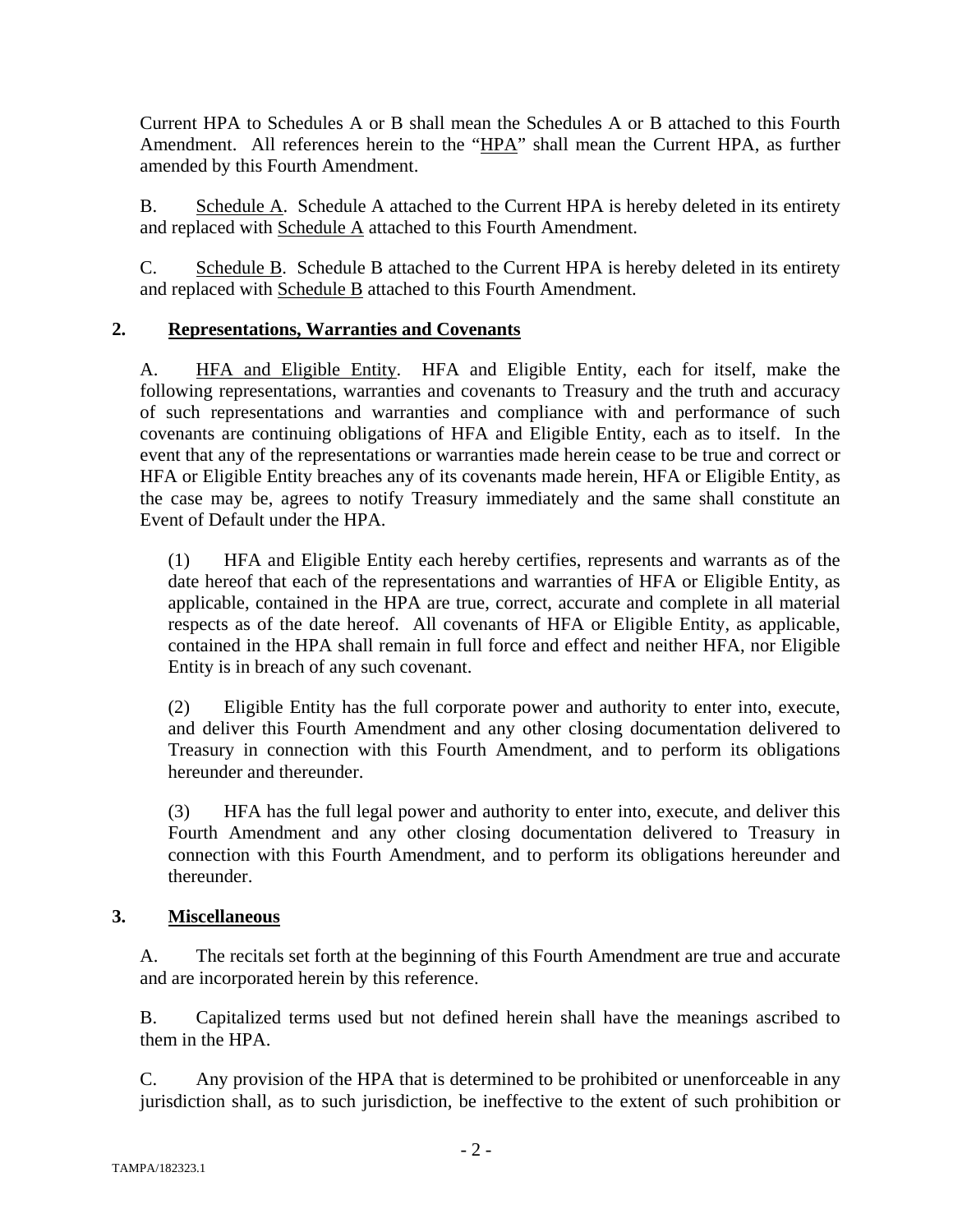unenforceability without invalidating the remaining provisions of the HPA, and no such prohibition or unenforceability in any jurisdiction shall invalidate such provision in any other jurisdiction.

D. This Fourth Amendment may be executed in two or more counterparts (and by different parties on separate counterparts), each of which shall be deemed an original, but all of which together shall constitute one and the same instrument. Facsimile or electronic copies of this Fourth Amendment shall be treated as originals for all purposes.

### [SIGNATURE PAGE FOLLOWS; REMAINDER OF PAGE INTENTIONALLY LEFT BLANK]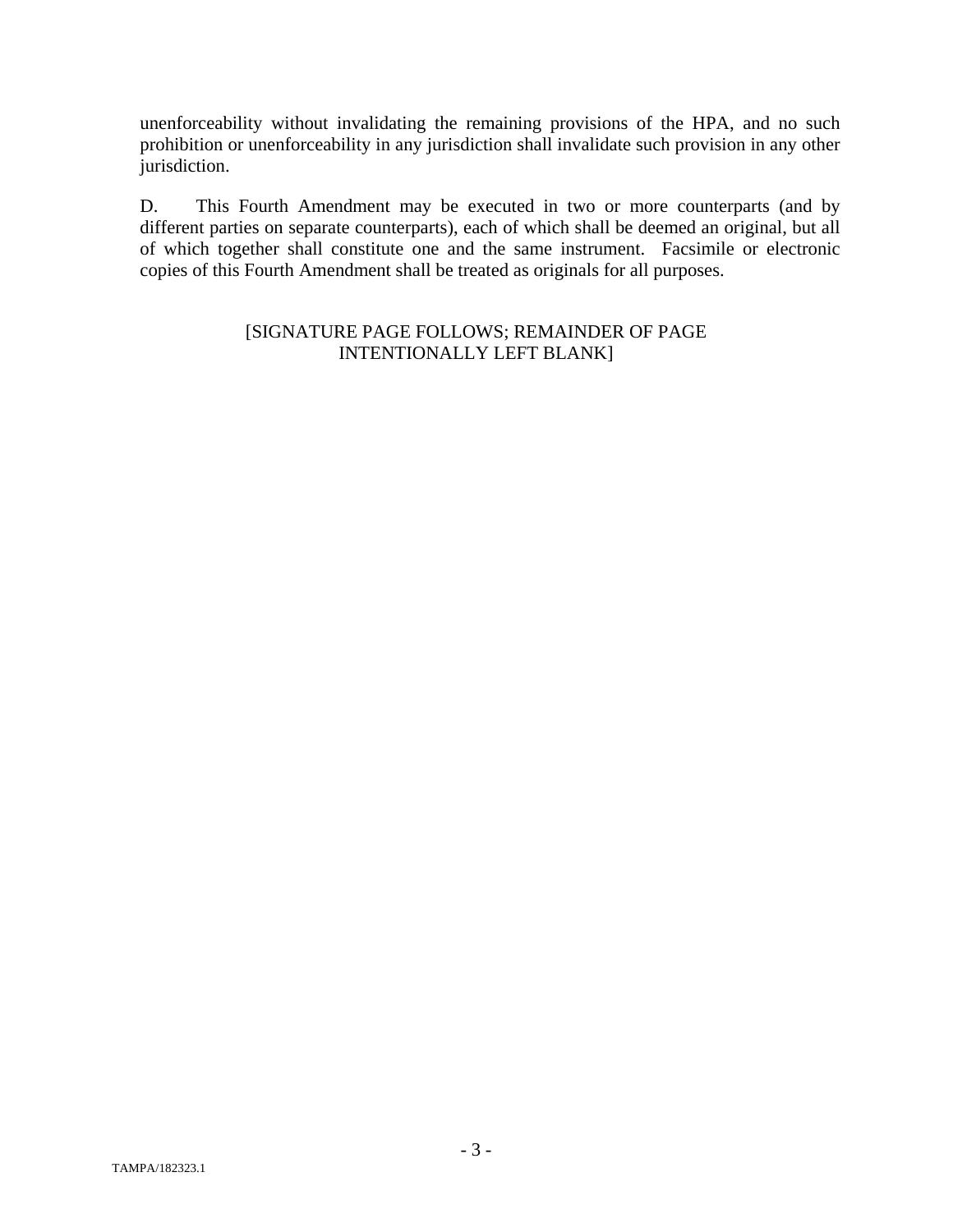**In Witness Whereof**, HFA, Eligible Entity and Treasury by their duly authorized officials hereby execute and deliver this Fourth Amendment to Commitment to Purchase Financial Instrument and HFA Participation Agreement as of the Amendment Date.

### **HFA**: **TREASURY**:

### RHODE ISLAND HOUSING AND MORTGAGE FINANCE CORPORATION

UNITED STATES DEPARTMENT OF THE **TREASURY** 

By: /s/ Richard Godfrey By: Name: Richard Godfrey Name: Timothy G. Massad

Title: Executive Director Title: Acting Assistant Secretary for Financial Stability

### **ELIGIBLE ENTITY**:

RHODE ISLAND HOUSING AND MORTGAGE FINANCE CORPORATION

By: /s/ Richard Godfrey Name: Richard Godfrey Title: Executive Director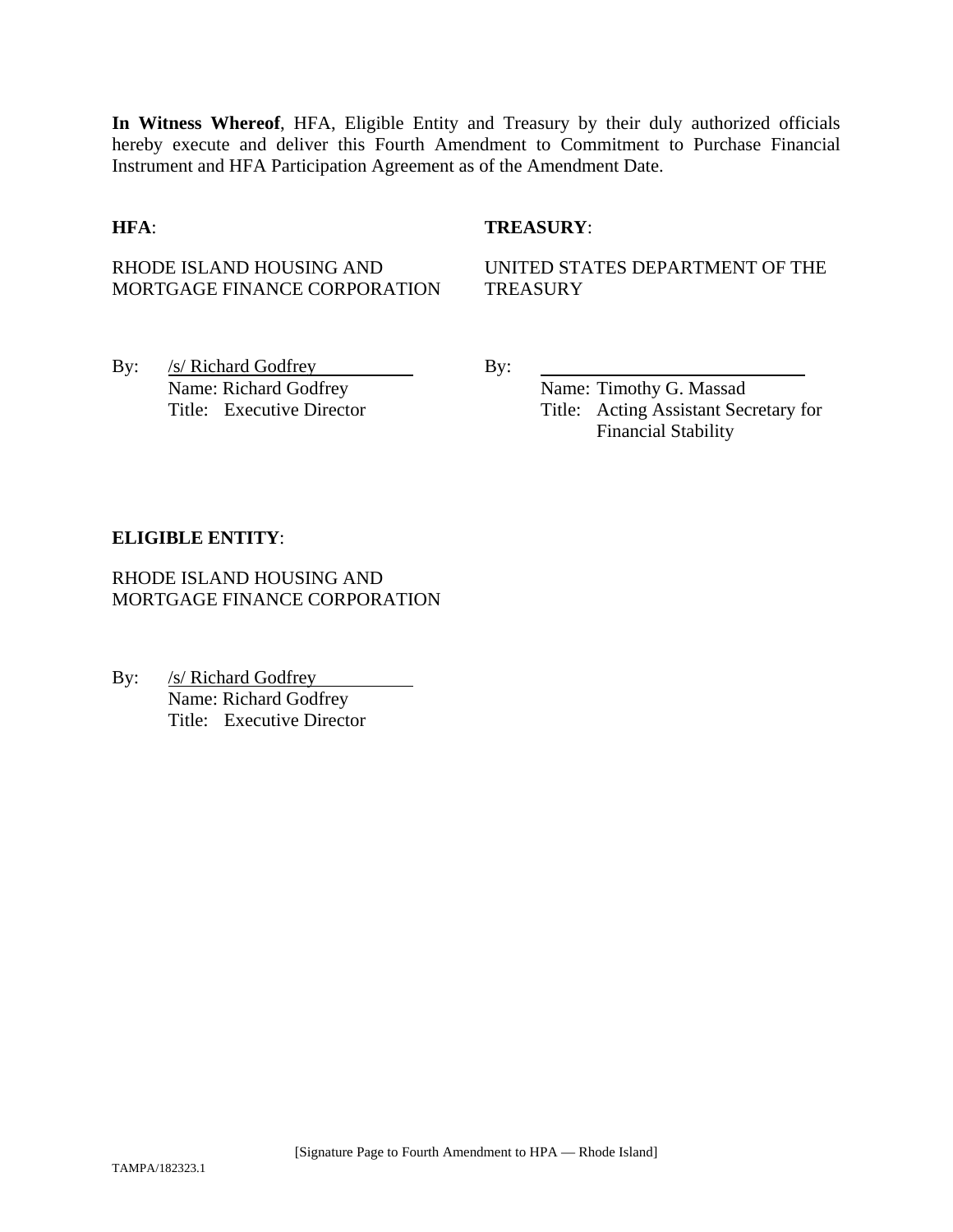In Witness Whereof, HFA, Eligible Entity and Treasury by their duly authorized officials hereby execute and deliver this Fourth Amendment to Commitment to Purchase Financial Instrument and HFA Participation Agreement as of the Amendment Date.

#### HFA:

#### TREASURY:

RHODE ISLAND HOUSING AND MORTGAGE FINANCE CORPORATION

By:

Name: Title:

UNITED STATES DEPARTMENT OF THE **TREASURY** 

By:

Name: Timothy G. Massad

Title: Acting Assistant Secretary for **Financial Stability** 

#### **ELIGIBLE ENTITY:**

RHODE ISLAND HOUSING AND MORTGAGE FINANCE CORPORATION

By:

Name: Title: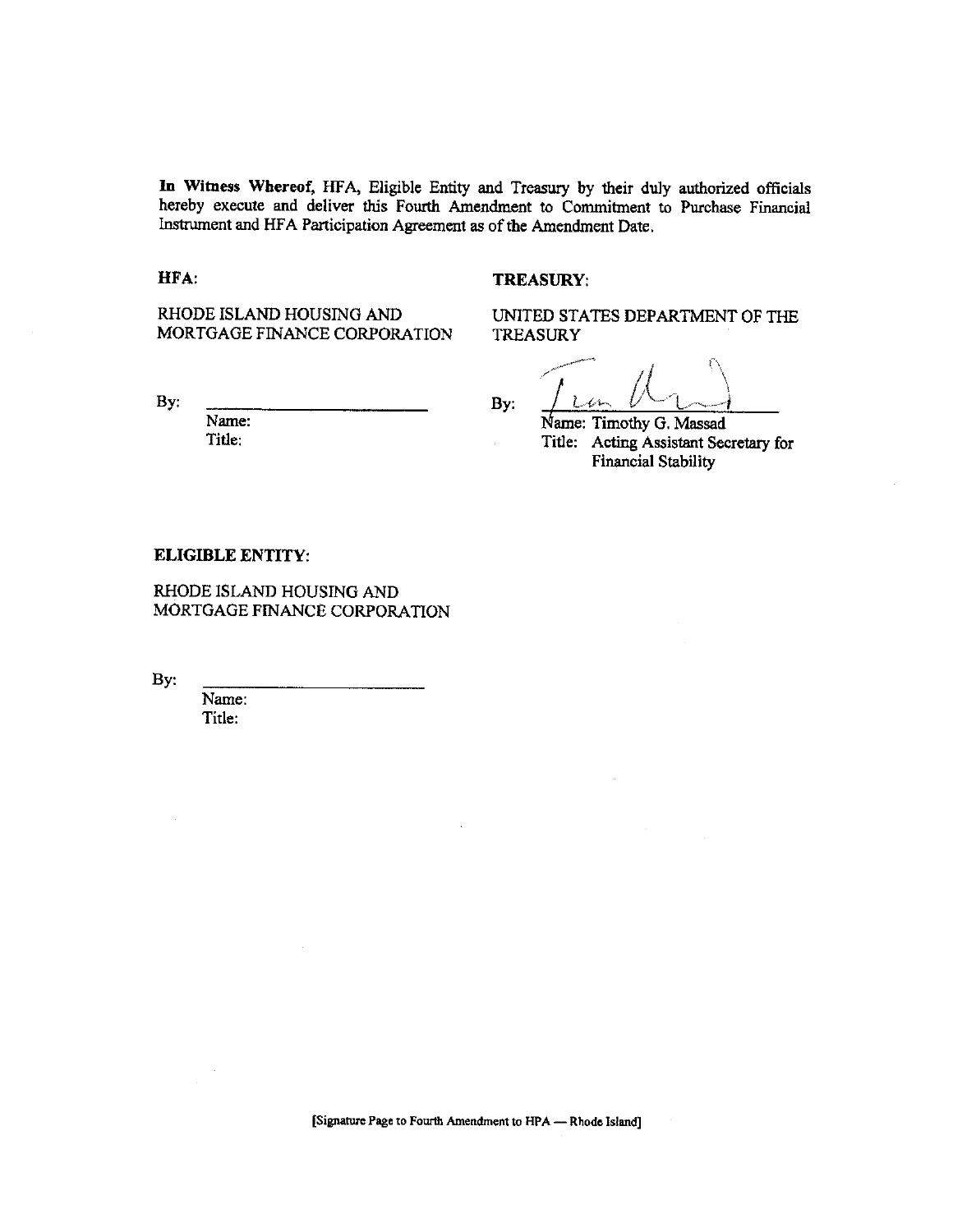# **EXHIBITS AND SCHEDULES**

Schedule A Basic Information

Schedule B Service Schedules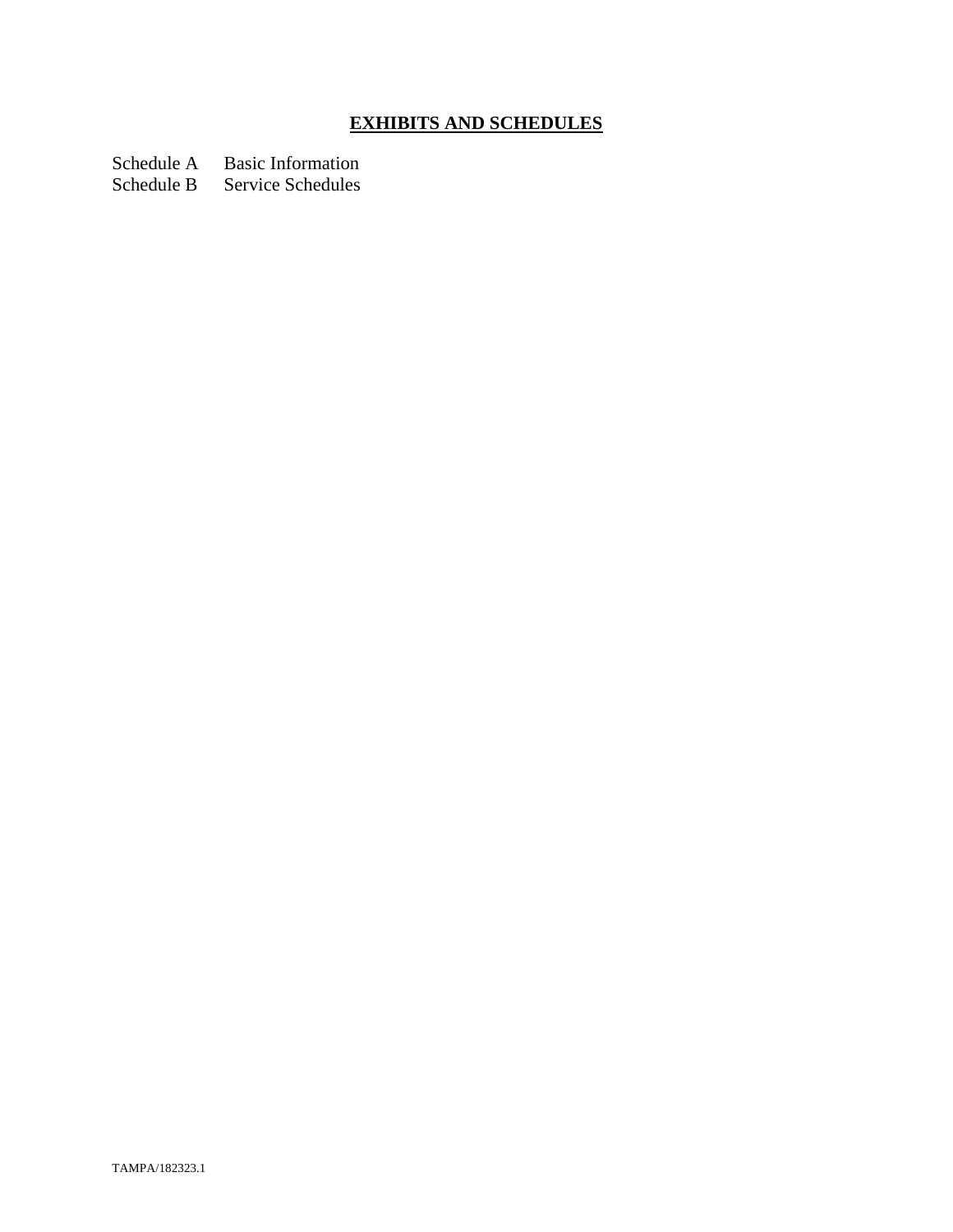### **SCHEDULE A**

### **BASIC INFORMATION**

| Eligible Entity Information:            |                                                                                                                                                                                                                            |
|-----------------------------------------|----------------------------------------------------------------------------------------------------------------------------------------------------------------------------------------------------------------------------|
| Name of the Eligible Entity:            | Rhode Island Housing and Mortgage Finance Corporation <sup>1</sup>                                                                                                                                                         |
| Corporate or other organizational form: | a public corporation of the state of Rhode<br>Island, established and existing under the<br>Rhode Island Housing and Mortgage Finance<br>Corporation Act, as amended Chapter 42-55,<br>State of Rhode Island General Laws. |
| Jurisdiction of organization:           | Rhode Island                                                                                                                                                                                                               |
| Notice Information:                     |                                                                                                                                                                                                                            |

The Teres in the Agreement to the term "HFA" shall mean the Rhode Island Housing and Mortgage Finance Corporation ("Rhode Island Housing") in its capacity as HFA as such term is used in the Agreement; and references in the Agreement to the term "Eligible Entity" shall mean Rhode Island Housing, in its capacity as Eligible Entity as such term is used in the Agreement.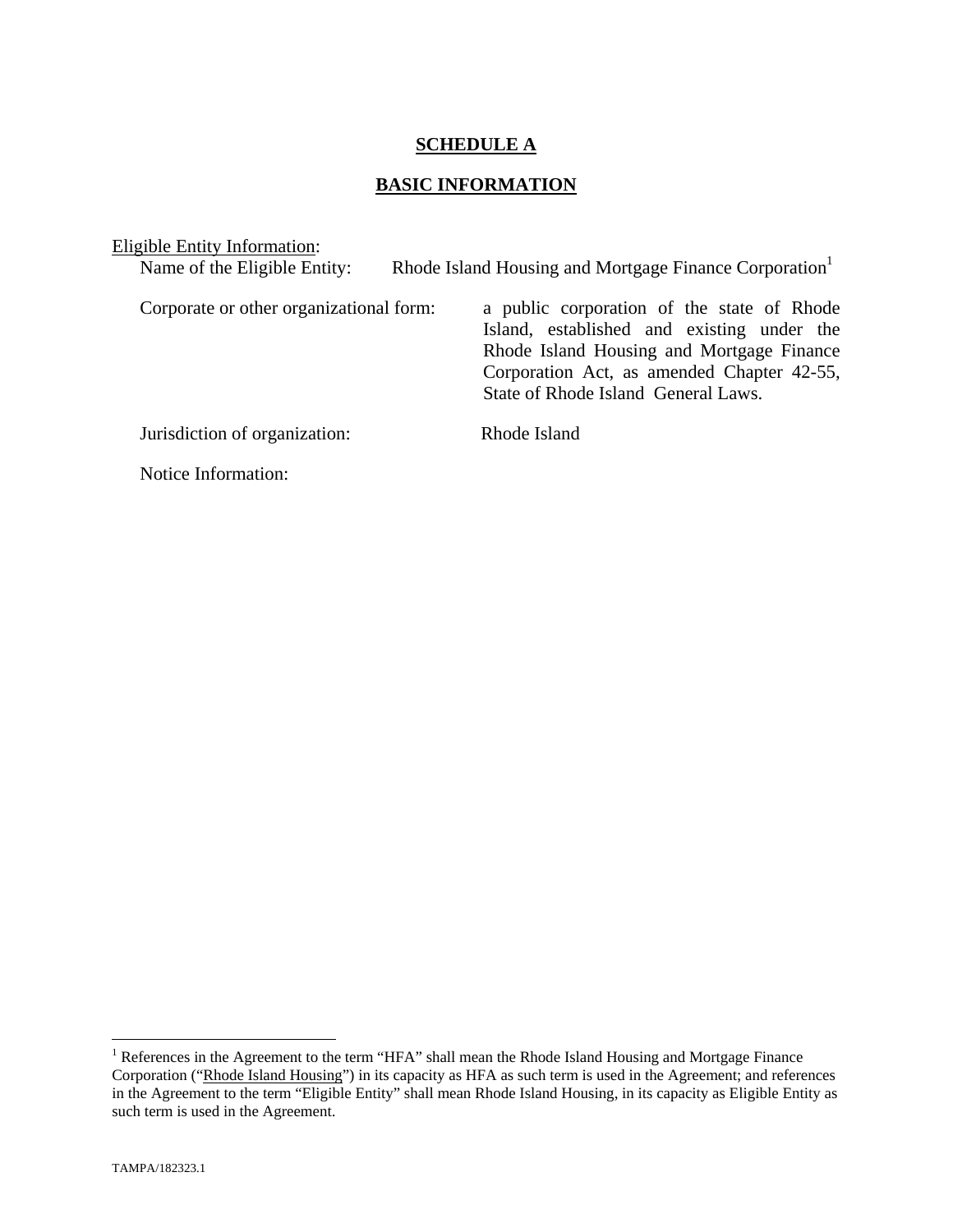| HFA Information:                                                                    |                                                                                                                                                                                                                            |  |
|-------------------------------------------------------------------------------------|----------------------------------------------------------------------------------------------------------------------------------------------------------------------------------------------------------------------------|--|
| Name of HFA:                                                                        | Rhode Island Housing and Mortgage Finance Corporation <sup>1</sup>                                                                                                                                                         |  |
| Organizational form:                                                                | a public corporation of the state of Rhode<br>Island, established and existing under the<br>Rhode Island Housing and Mortgage Finance<br>Corporation Act, as amended Chapter 42-55,<br>State of Rhode Island General Laws. |  |
| Date of Application:                                                                | May 27, 2010                                                                                                                                                                                                               |  |
| Date of Action Plan:                                                                | September 1, 2010                                                                                                                                                                                                          |  |
| Notice Information:                                                                 |                                                                                                                                                                                                                            |  |
| <b>Program Participation Cap:</b>                                                   | \$79,351,573.00                                                                                                                                                                                                            |  |
| Portion of Program Participation Cap<br><b>Representing Original HHF Funds:</b>     | \$43,000,000.00                                                                                                                                                                                                            |  |
| Portion of Program Participation Cap<br><b>Representing Unemployment HHF Funds:</b> | \$13,570,770.00                                                                                                                                                                                                            |  |
| Permitted Expenses:                                                                 | \$11,568,830.00                                                                                                                                                                                                            |  |
| <b>Closing Date:</b>                                                                | August 3, 2010                                                                                                                                                                                                             |  |
| <b>First Amendment Date:</b>                                                        | September 23, 2010                                                                                                                                                                                                         |  |
| <b>Second Amendment Date:</b>                                                       | September 29, 2010                                                                                                                                                                                                         |  |
| Third Amendment Date:                                                               | December 16, 2010                                                                                                                                                                                                          |  |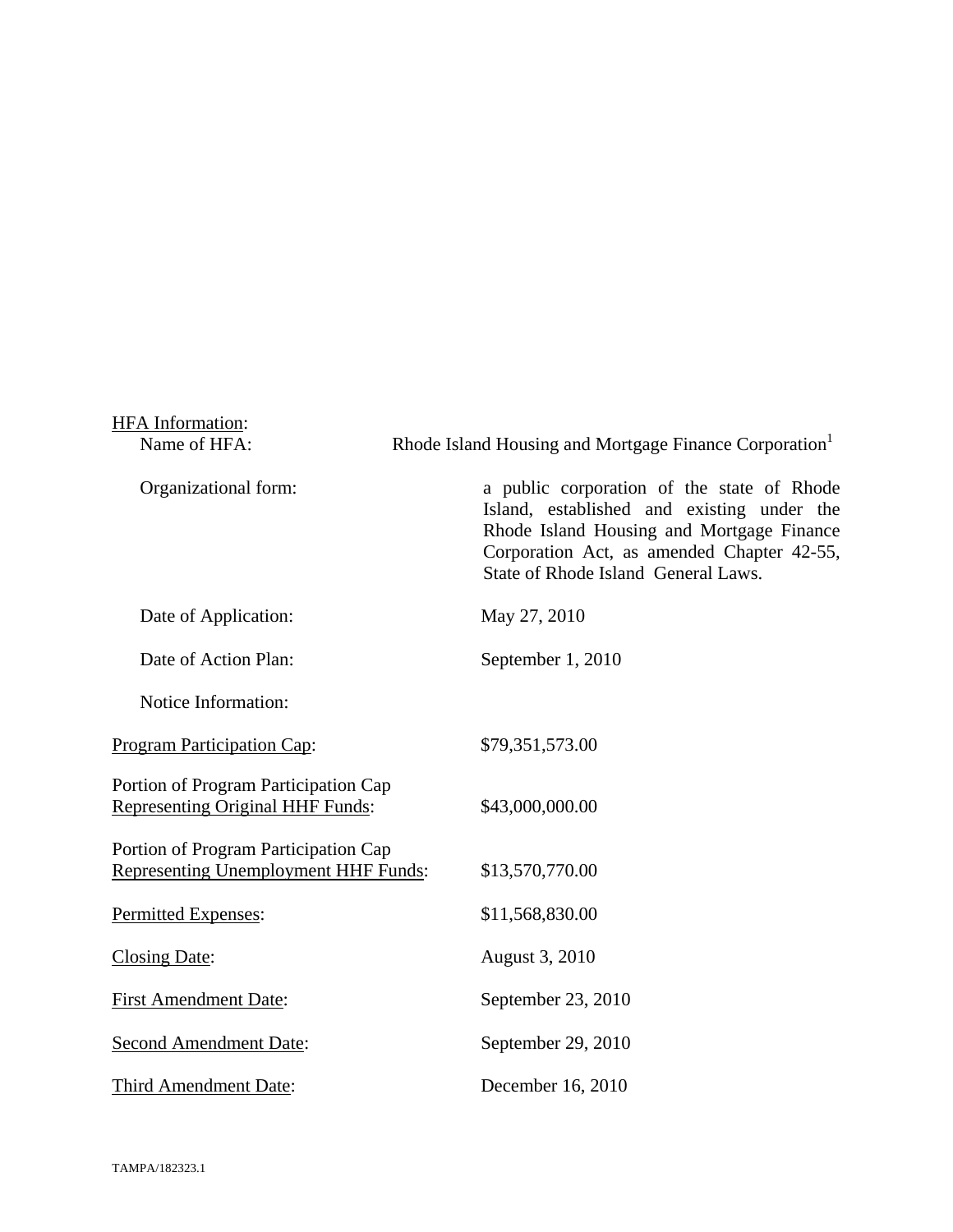Fourth Amendment Date: May 25, 2011

Eligible Entity Depository Account Information: See account information set forth in the

Depository Account Control Agreement between Treasury and Eligible Entity regarding the HHF Program.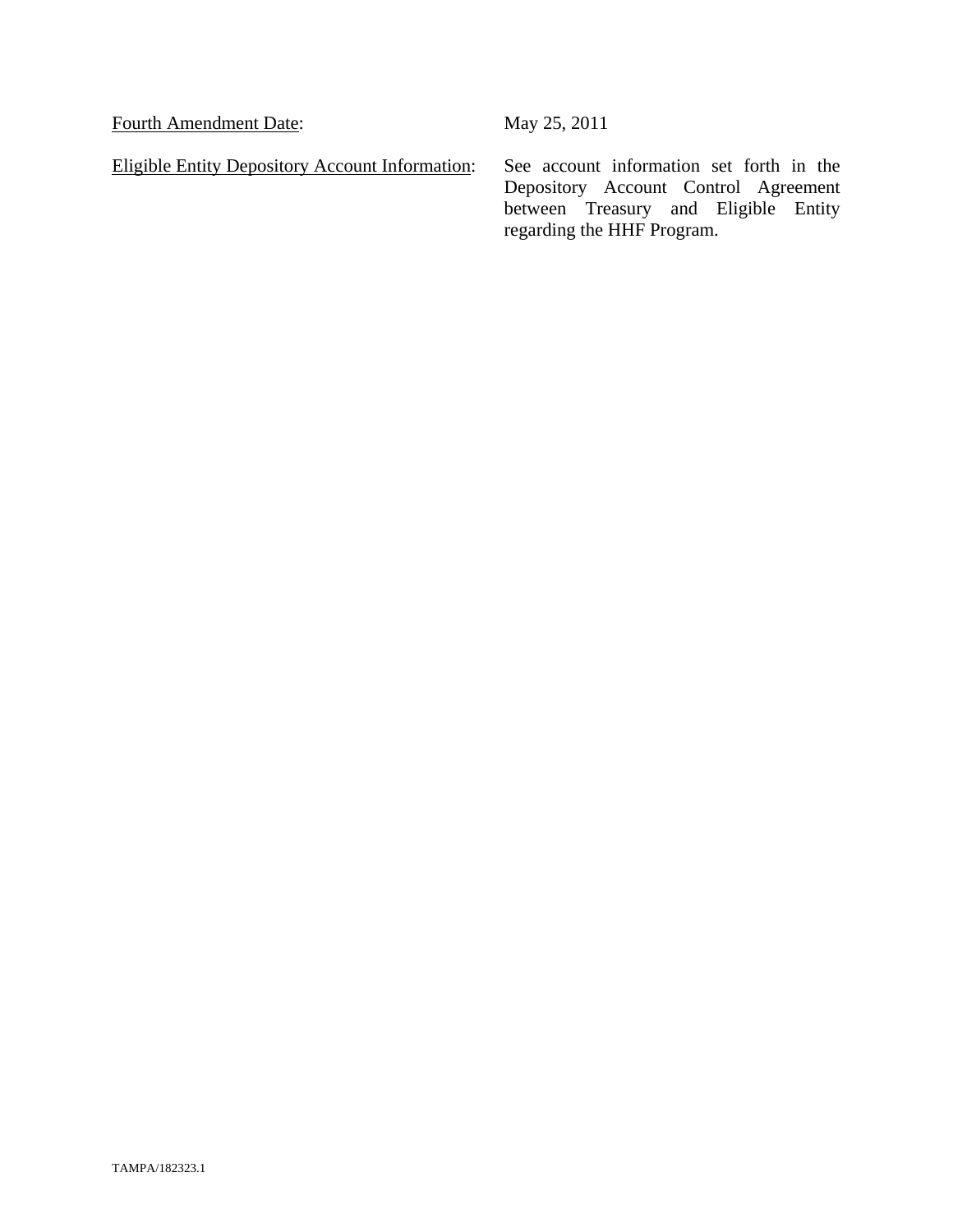### **SCHEDULE B**

### **SERVICE SCHEDULES**

The Service Schedules attached as Schedule B to the Current HPA are hereby deleted in their entirety and replaced with the attached Service Schedules (numbered sequentially as Service Schedule B-1, Service Schedule B-2, et. seq.), which collectively comprise Schedule B to the HPA.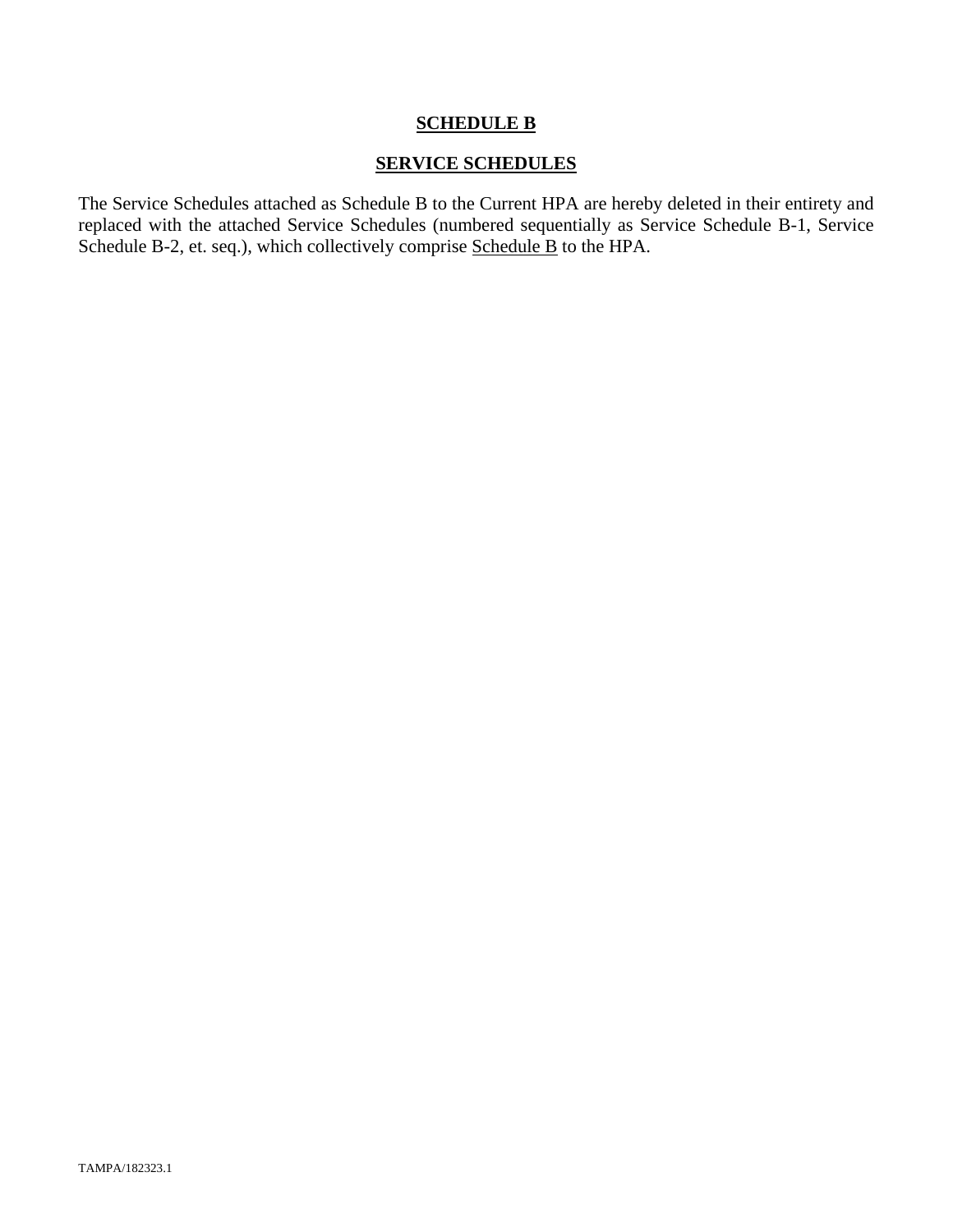# **Rhode Island Housing's**

# **Loan Modification Assistance for HAMP Customers (LMA-HAMP)**

| <b>Summary Guidelines</b> |                                                                                                                                                                                                                                                                                                                                                                                                                                                                                                                                                                                                                                                                                                                                                                                                                                                                                                      |  |  |
|---------------------------|------------------------------------------------------------------------------------------------------------------------------------------------------------------------------------------------------------------------------------------------------------------------------------------------------------------------------------------------------------------------------------------------------------------------------------------------------------------------------------------------------------------------------------------------------------------------------------------------------------------------------------------------------------------------------------------------------------------------------------------------------------------------------------------------------------------------------------------------------------------------------------------------------|--|--|
| 1. Program Overview       | The Loan Modification Assistance for HAMP Customers (LMA-<br>HAMP) will provide up to \$25,000 in assistance to allow<br>homeowners to qualify for a HAMP modification and may also<br>include reinstatement assistance when necessary to achieve the<br>modification.                                                                                                                                                                                                                                                                                                                                                                                                                                                                                                                                                                                                                               |  |  |
|                           | In special circumstances, targeted homeowners who are at risk of<br>foreclosure may receive up to \$42,500 assistance.                                                                                                                                                                                                                                                                                                                                                                                                                                                                                                                                                                                                                                                                                                                                                                               |  |  |
|                           | Targeted homeowners include:<br>• HHF-eligible homeowners age 62 and over who are unable to<br>refinance an unaffordable mortgage and need assistance to<br>meet the lender's minimum refinancing requirements<br>HHF-eligible homeowners who have a deed restricted<br>property and have received federal or state subsidies and are<br>at risk of foreclosure<br>• HHF-eligible multi-family property homeowners who have<br>experienced a loss of rental income that has compromised<br>their ability to afford their mortgage payment<br>• HHF-eligible homeowners who have received FEMA or other<br>federal flood assistance and still need assistance due to<br>extensive property damage<br>■ HHF-eligible homeowners who are deployed members of the<br>US Armed Forces (includes enlisted personnel in all regular<br>and reserve units of the Army, Navy, Air Force, and Coast<br>Guard). |  |  |
|                           | LMA-HAMP is designed to address items that may be negatively<br>impacting the HAMP net present value (NPV) analysis:<br>• insufficient income<br>• insufficient equity<br>• delinquent mortgage payments including escrows<br>• escrow shortage payments<br>payment of non-escrowed taxes or insurances<br>· satisfaction of delinquent condo or planned unit development                                                                                                                                                                                                                                                                                                                                                                                                                                                                                                                            |  |  |
|                           | (PUD) homeowners association dues and special assessments<br>• satisfaction of subordinate liens, superior real estate tax liens<br>or other liens related to the property                                                                                                                                                                                                                                                                                                                                                                                                                                                                                                                                                                                                                                                                                                                           |  |  |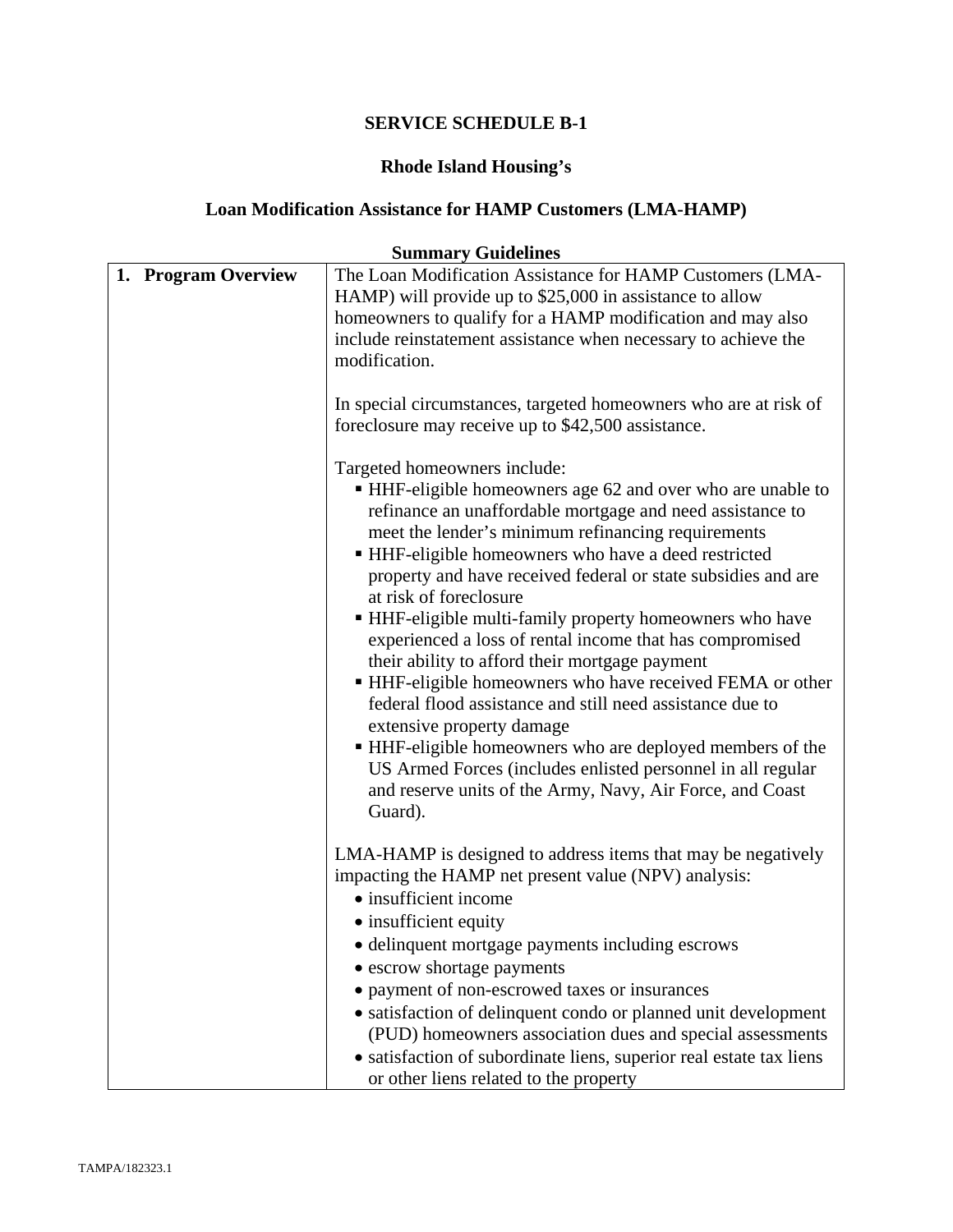|    | 2. Program Goals                         | To help Rhode Island homeowners who cannot qualify for a                                                                              |
|----|------------------------------------------|---------------------------------------------------------------------------------------------------------------------------------------|
|    |                                          | HAMP modification because they do not have sufficient resources                                                                       |
|    |                                          | to achieve HAMP requirements.<br>An analysis of all Rhode Island cities and towns reveals that the                                    |
| 3. | <b>Target</b><br><b>Population/Areas</b> | twelve communities with the highest rates of mortgage                                                                                 |
|    |                                          | delinquencies and foreclosures are also among the communities                                                                         |
|    |                                          | with the highest unemployment rates. Using a combination of the                                                                       |
|    |                                          | number of delinquencies and the number of unemployed, it is                                                                           |
|    |                                          | estimated that 70% of all Hardest-Hit funds will be spent in these                                                                    |
|    |                                          | twelve communities. Thirty-one of the thirty-nine communities in                                                                      |
|    |                                          | Rhode Island experienced an unemployment rate of 12% or higher                                                                        |
|    |                                          | in January of 2010, representing 85.45% of the state's population.                                                                    |
|    |                                          | Therefore, we anticipate that 85% of all Hardest-Hit funding will                                                                     |
|    |                                          | be targeted to communities with unemployment rates of greater                                                                         |
|    |                                          | than 12%.                                                                                                                             |
|    | 4. Program Allocation                    | \$7,500,000.00                                                                                                                        |
|    | (Excluding                               |                                                                                                                                       |
|    | <b>Administrative</b>                    |                                                                                                                                       |
|    | <b>Expenses</b> )                        |                                                                                                                                       |
|    | 5. Borrower Eligibility                  | Eligible borrowers must have a monthly mortgage payment that is                                                                       |
|    | Criteria                                 | greater than 31% of their gross monthly income. The monthly                                                                           |
|    |                                          | mortgage payment includes principal, interest, property taxes,                                                                        |
|    |                                          | hazard insurance, flood insurance, condominium association fees                                                                       |
|    |                                          | and other homeowner association fees, as applicable, regardless of                                                                    |
|    |                                          | whether these expenses are included in the borrowers current                                                                          |
|    |                                          | mortgage payment. It also includes any escrow payment shortage                                                                        |
|    |                                          | amounts that are subject to a repayment plan. The monthly                                                                             |
|    |                                          | mortgage payment does not include mortgage insurance premium                                                                          |
|    |                                          | payments or payments due to holders of subordinate liens.                                                                             |
|    |                                          | All borrowers will be required to complete a Hardship Affidavit.                                                                      |
|    |                                          |                                                                                                                                       |
|    |                                          | Homeowner must be able to document hardship circumstances that<br>place the borrower at risk of foreclosure. A hardship is defined as |
|    |                                          | an uncontrollable increase in expenses (excluding consumer debt)                                                                      |
|    |                                          | or an uncontrollable decrease in income that places the homeowner                                                                     |
|    |                                          | at risk of foreclosure. Examples of a hardship include:                                                                               |
|    |                                          | underemployment, reduction of income, unemployment, death or                                                                          |
|    |                                          | disability in family, unforeseen medical expense, costly home                                                                         |
|    |                                          | repairs necessary for habitability or an extended loss of rental                                                                      |
|    |                                          | income due to an inability to secure a tenant. A loss of home value                                                                   |
|    |                                          | does not, unto itself, constitute a financial hardship, but may be                                                                    |
|    |                                          | considered to be a contributing factor in the evaluation of the                                                                       |
|    |                                          | request for assistance.                                                                                                               |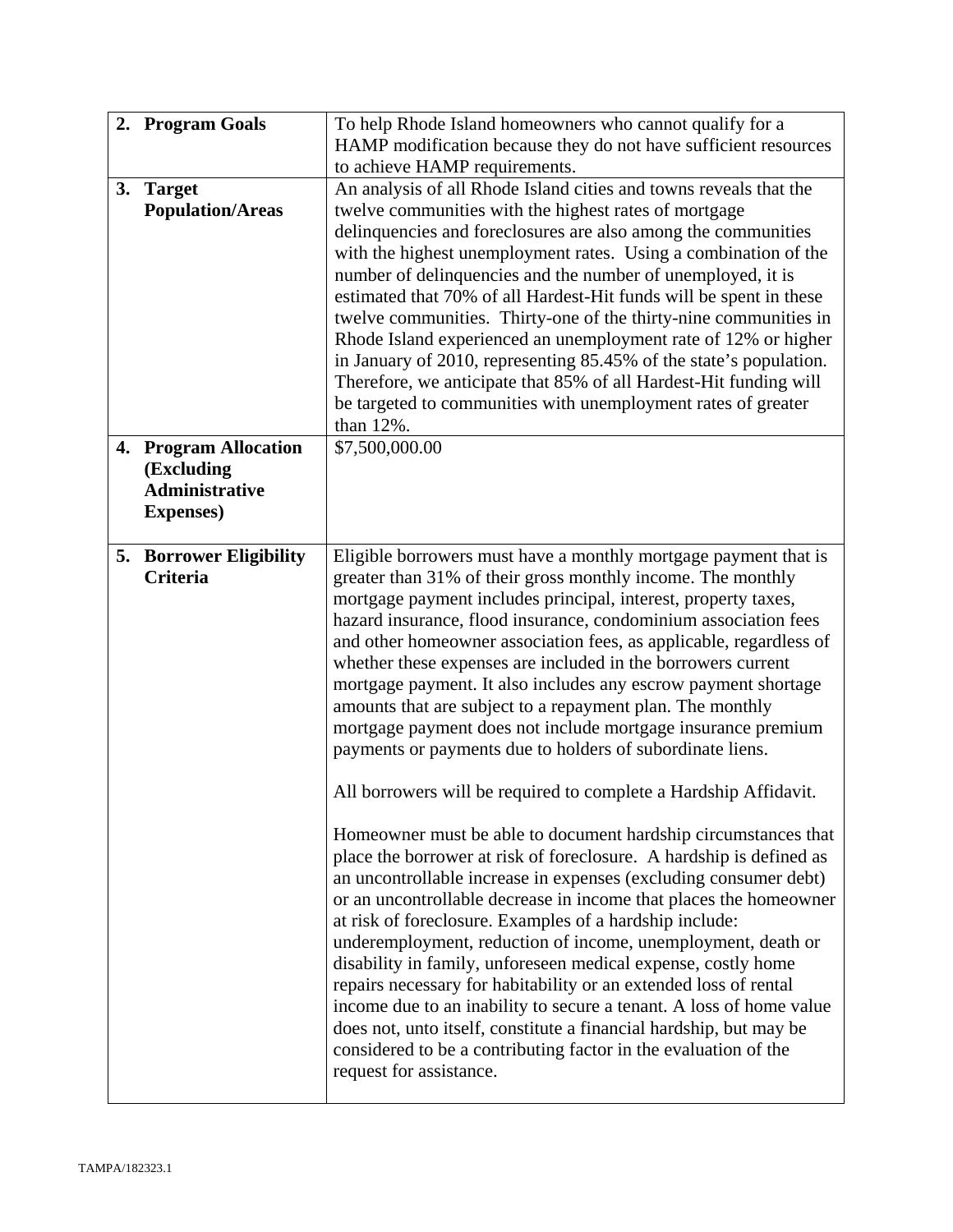|                                                 | Borrowers with a gross annual household income of \$50,000 or<br>less and a housing debt-to-income ratio greater than 35% are<br>considered to have a qualified hardship. This must be referenced<br>in their hardship affidavit. No further hardship test is applicable                                                                                                                                                                                                                                                                                                                                                                                                                      |
|-------------------------------------------------|-----------------------------------------------------------------------------------------------------------------------------------------------------------------------------------------------------------------------------------------------------------------------------------------------------------------------------------------------------------------------------------------------------------------------------------------------------------------------------------------------------------------------------------------------------------------------------------------------------------------------------------------------------------------------------------------------|
|                                                 | given these circumstances.<br>Final HHF assistance must result in debt-to-income ratios not<br>greater than 31% housing debt-to-income ratio. Homeowners with<br>total debt-to-income ratios in excess of 55% will be encouraged to<br>seek debt management services from a HUD-approved counseling<br>agency. The costs of such counseling or services shall not be paid<br>with HHF funds.                                                                                                                                                                                                                                                                                                  |
|                                                 | Rhode Island's Mortgage Revenue Bond income limits apply to all<br>assistance programs. These eligibility limits are based on current<br>income and family size. They are generally up to 140% of area<br>median income. Currently, one or two person households can earn<br>up to \$87,800. Households of three or more can earn up to<br>\$102,400.                                                                                                                                                                                                                                                                                                                                         |
|                                                 | Borrower is able to satisfy program guidelines.                                                                                                                                                                                                                                                                                                                                                                                                                                                                                                                                                                                                                                               |
| 6. Property/Loan<br><b>Eligibility Criteria</b> | Assistance will be provided to owner-occupied one-to four-family<br>Rhode Island properties and condominiums provided the original<br>mortgage was not greater than \$729,750.                                                                                                                                                                                                                                                                                                                                                                                                                                                                                                                |
| 7. Program Exclusions                           | Homeowner has cash reserves, non-retirement liquid assets,<br>exceeding 15,000.                                                                                                                                                                                                                                                                                                                                                                                                                                                                                                                                                                                                               |
| 8. Structure of<br><b>Assistance</b>            | Funds will be provided in the form of a zero-percent interest, non-<br>recourse, non-amortizing loan secured by the property and<br>forgivable at 20% per year over 5 years, if the homeowner fulfills<br>his or her obligations on a timely basis under the assistance<br>agreement. Borrowers who refinance, transfer title or sell the<br>property within the five-year period must repay the loan on a pro-<br>rata basis provided there is sufficient equity from such refinance,<br>title transfer or sale. Recycled funds will be returned to the HHF<br>Program for additional use through December 31, 2017. After<br>December 31, 2017 all repayments will be returned to Treasury. |
| 9. Per Household<br><b>Assistance</b>           | LMA-HAMP program will provide up to \$25,000 in modification<br>and reinstatement assistance.                                                                                                                                                                                                                                                                                                                                                                                                                                                                                                                                                                                                 |
|                                                 | In special circumstances, up to \$42,500 in total assistance may be<br>available per household for targeted homeowners who are at risk<br>of foreclosure.                                                                                                                                                                                                                                                                                                                                                                                                                                                                                                                                     |
| 10. Duration of                                 | The duration of the assistance is determined by the individual need                                                                                                                                                                                                                                                                                                                                                                                                                                                                                                                                                                                                                           |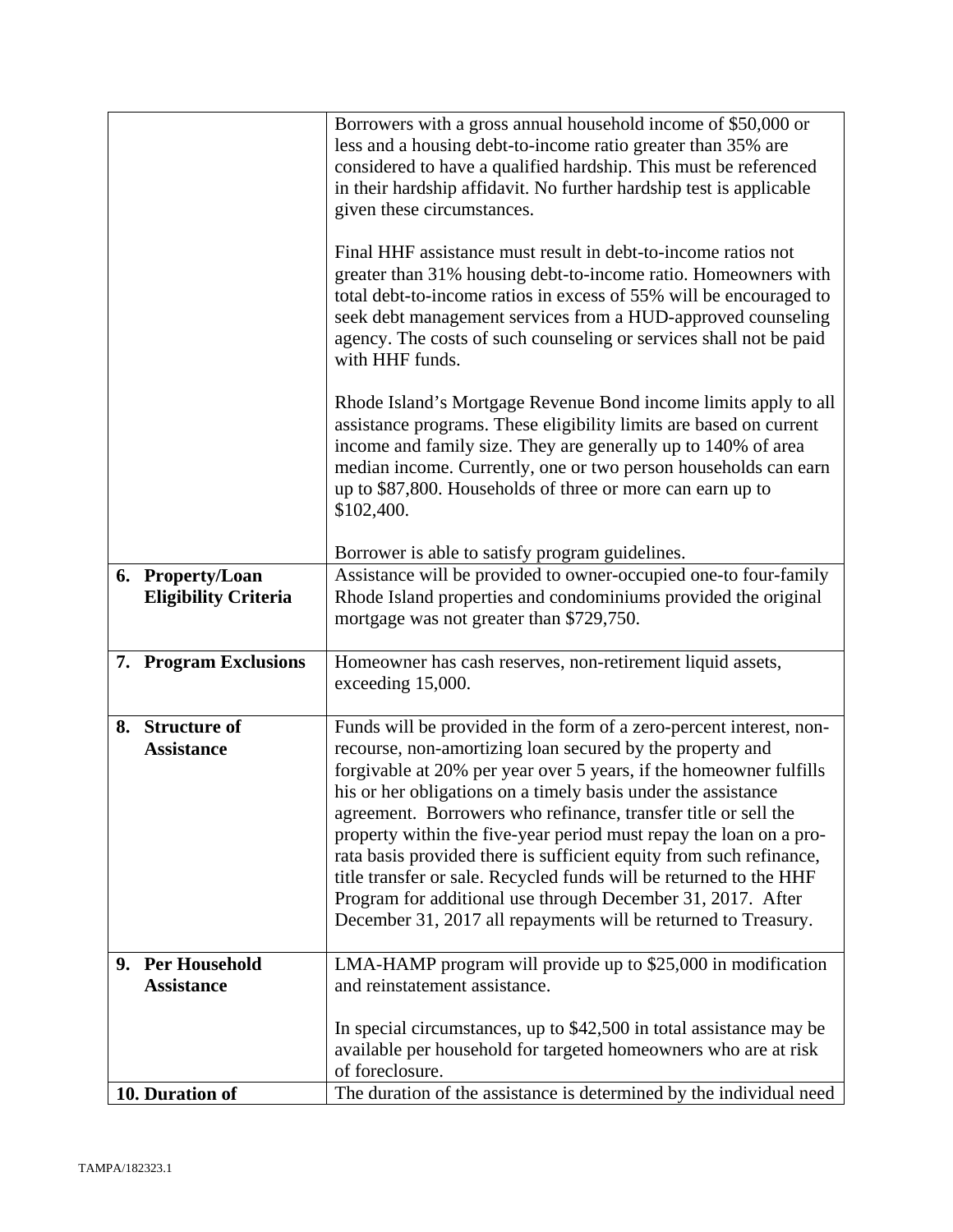| <b>Assistance</b>               | of each eligible borrower. Assistance will be paid in a lump sum    |  |
|---------------------------------|---------------------------------------------------------------------|--|
|                                 | or on a monthly basis until the maximum program amount is           |  |
|                                 | reached.                                                            |  |
| 11. Estimated Number of         | 300 households will be served.                                      |  |
|                                 |                                                                     |  |
| Participating                   |                                                                     |  |
| <b>Households</b>               |                                                                     |  |
|                                 |                                                                     |  |
| 12. Program Inception/          | November 1, 2010 to December 31, 2012                               |  |
| <b>Duration</b>                 |                                                                     |  |
|                                 |                                                                     |  |
|                                 |                                                                     |  |
| 13. Program Interactions        | Additional aid may be available to eligible homeowners under        |  |
| with Other HFA                  | Mortgage Payment Assistance – Unemployment Assistance               |  |
| <b>Programs</b>                 | (MPA-UP) and Moving Forward Assistance (MFA) up to program          |  |
|                                 | limits.                                                             |  |
|                                 |                                                                     |  |
|                                 |                                                                     |  |
| <b>14. Program Interactions</b> | Funds will be paid to the servicer through this program to help the |  |
| with HAMP                       | homeowner qualify for a HAMP modification for a minimum of          |  |
|                                 | 60 months.                                                          |  |
| 15. Program Leverage            | This program is designed to complement HAMP.                        |  |
| with Other Financial            |                                                                     |  |
|                                 |                                                                     |  |
| <b>Resources</b>                |                                                                     |  |
|                                 |                                                                     |  |
| 16. Qualify as an               | $\boxtimes$ No<br>$\Box$ Yes                                        |  |
| Unemployment                    |                                                                     |  |
| Program                         |                                                                     |  |
|                                 |                                                                     |  |
|                                 |                                                                     |  |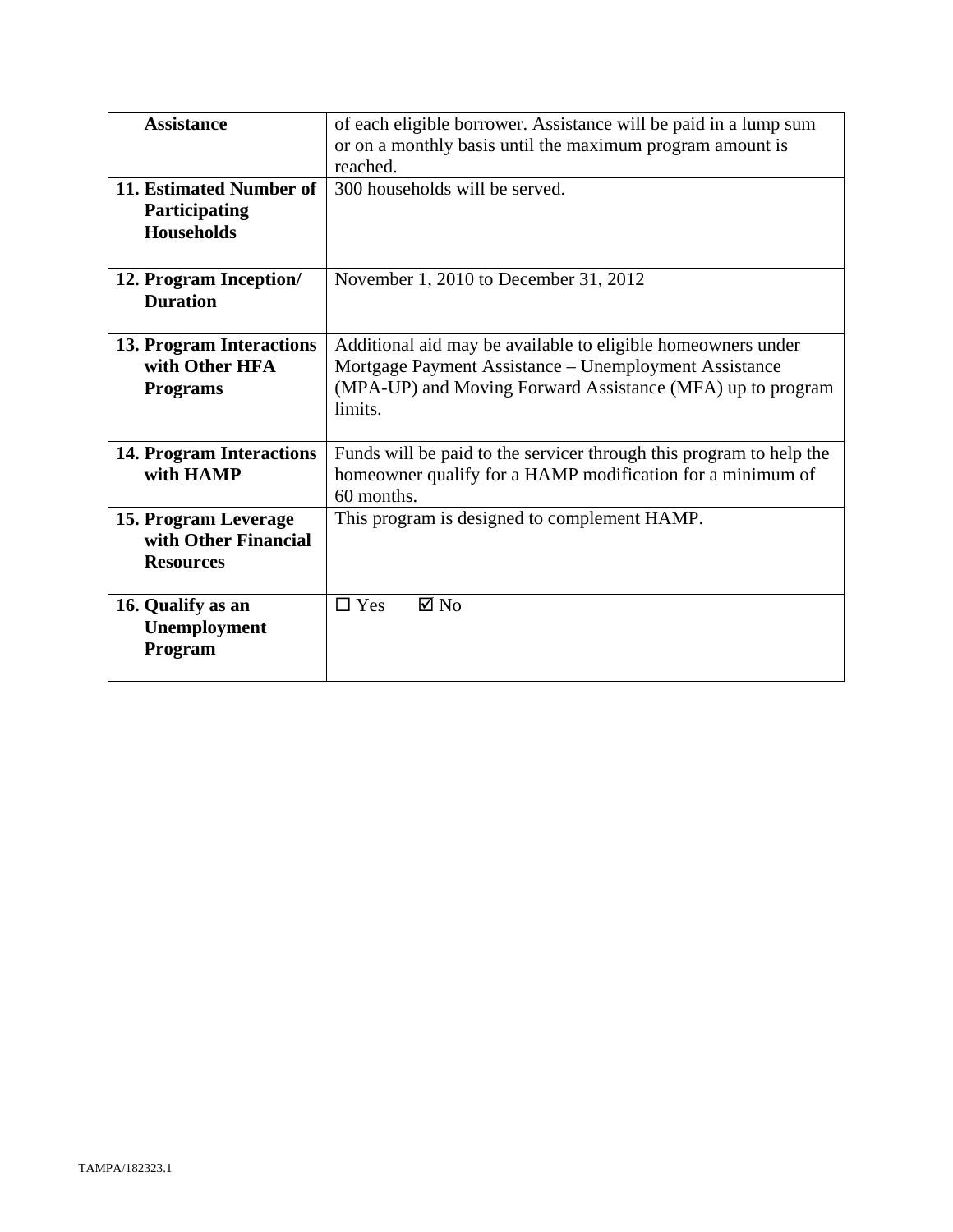# **Rhode Island Housing's**

# **Loan Modification Assistance for Non-HAMP Customers (LMA-Non-HAMP)**

|                     | <b>Summary Guidelines</b>                                                                                                                                                                                                                                                                                                                                                                                                                                                                                                                                                                                                                                                                                                                                                                                                                                                                           |
|---------------------|-----------------------------------------------------------------------------------------------------------------------------------------------------------------------------------------------------------------------------------------------------------------------------------------------------------------------------------------------------------------------------------------------------------------------------------------------------------------------------------------------------------------------------------------------------------------------------------------------------------------------------------------------------------------------------------------------------------------------------------------------------------------------------------------------------------------------------------------------------------------------------------------------------|
| 1. Program Overview | The Loan Modification Assistance for Non-HAMP Customers<br>(LMA-Non-HAMP) will provide up to \$25,000 in assistance to help<br>homeowners qualify for a modification and may also include<br>reinstatement assistance when necessary to achieve the<br>modification. Assistance is available to homeowners who do not<br>qualify for HAMP and/or their lender does not participate in HAMP.<br>In special circumstances, targeted homeowners who are at risk of                                                                                                                                                                                                                                                                                                                                                                                                                                     |
|                     | foreclosure may receive up to \$42,500 assistance.                                                                                                                                                                                                                                                                                                                                                                                                                                                                                                                                                                                                                                                                                                                                                                                                                                                  |
|                     | Targeted homeowners include:<br>• HHF-eligible homeowners age 62 and over who are unable to<br>refinance an unaffordable mortgage and need assistance to meet<br>the lender's minimum refinancing requirements<br>• HHF-eligible homeowners who have a deed restricted property<br>and have received federal or state subsidies and are at risk of<br>foreclosure<br>■ HHF-eligible multi-family property homeowners who have<br>experienced a loss of rental income that has compromised their<br>ability to afford their mortgage payment<br>• HHF-eligible homeowners who have received FEMA or other<br>federal flood assistance and still need assistance due to<br>extensive property damage<br>■ HHF-eligible homeowners who are deployed members of the<br>US Armed Forces (includes enlisted personnel in all regular and<br>reserve units of the Army, Navy, Air Force, and Coast Guard). |
|                     | Funding can be used to address:<br>• insufficient income: unemployment or underemployment<br>• insufficient equity<br>• delinquent mortgage payments including escrows<br>• escrow shortage payments<br>• payment of non-escrowed taxes or insurances                                                                                                                                                                                                                                                                                                                                                                                                                                                                                                                                                                                                                                               |
|                     | • satisfaction of delinquent condo or planned unit development<br>(PUD) homeowners association dues and special assessments<br>satisfaction of subordinate liens, superior real estate tax liens or<br>other liens related to the property                                                                                                                                                                                                                                                                                                                                                                                                                                                                                                                                                                                                                                                          |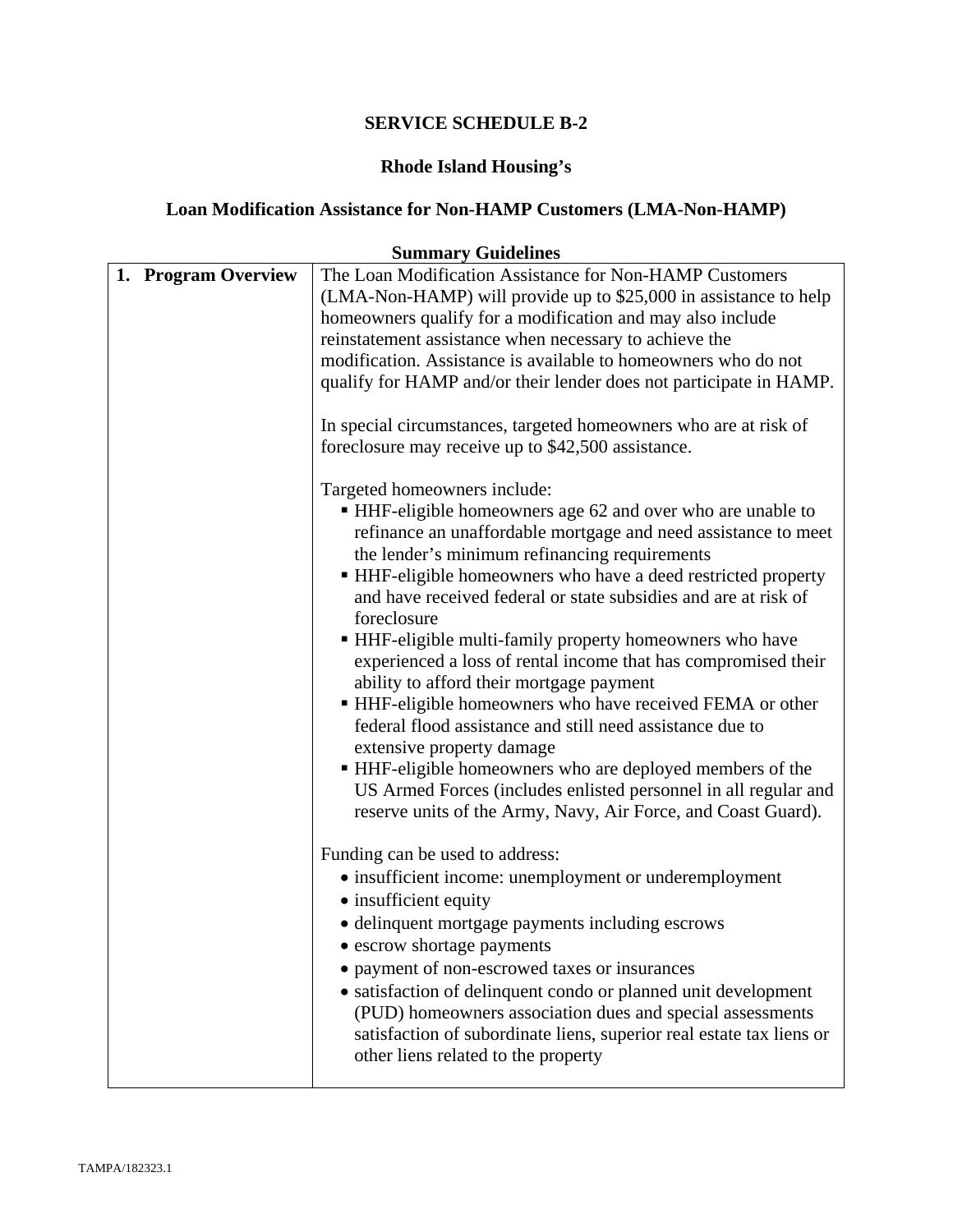|    | 2. Program Goals<br>3. Target<br><b>Population/Areas</b>                              | This program is designed to help stabilize Rhode Island<br>homeowners and help them achieve an affordable modification. This<br>assistance will, at a minimum, temporarily adjust a homeowner's<br>payment to an affordable level for a 12 month period.<br>An analysis of all Rhode Island cities and towns reveals that the<br>twelve communities with the highest rates of mortgage<br>delinquencies and foreclosures are also among the communities with<br>the highest unemployment rates. Using a combination of the<br>number of delinquencies and the number of unemployed, it is<br>estimated that 70% of all Hardest-Hit funds will be spent in these<br>twelve communities. Thirty one of the thirty nine communities in<br>Rhode Island experienced an unemployment rate of 12% or higher<br>in January of 2010, representing 85.45% of the state's population.<br>Therefore, we anticipate that 85% of all Hardest-Hit funding will be<br>targeted to communities with unemployment rates of greater than<br>12%.                                                                                                                                                                                                                                                                                                                                                                                                                  |
|----|---------------------------------------------------------------------------------------|-------------------------------------------------------------------------------------------------------------------------------------------------------------------------------------------------------------------------------------------------------------------------------------------------------------------------------------------------------------------------------------------------------------------------------------------------------------------------------------------------------------------------------------------------------------------------------------------------------------------------------------------------------------------------------------------------------------------------------------------------------------------------------------------------------------------------------------------------------------------------------------------------------------------------------------------------------------------------------------------------------------------------------------------------------------------------------------------------------------------------------------------------------------------------------------------------------------------------------------------------------------------------------------------------------------------------------------------------------------------------------------------------------------------------------------------------|
| 4. | <b>Program Allocation</b><br>(Excluding<br><b>Administrative</b><br><b>Expenses</b> ) | \$10,000,000.00                                                                                                                                                                                                                                                                                                                                                                                                                                                                                                                                                                                                                                                                                                                                                                                                                                                                                                                                                                                                                                                                                                                                                                                                                                                                                                                                                                                                                                 |
|    | 5. Borrower<br><b>Eligibility Criteria</b>                                            | Eligible borrower must have a monthly mortgage payment that is<br>greater than 31% of their gross monthly household income. The<br>monthly mortgage payment includes principal, interest, property<br>taxes, hazard insurance, mortgage insurance, flood insurance,<br>condominium association fees and other homeowner association<br>fees, as applicable, regardless of whether these expenses are<br>included in the borrowers current mortgage payment. It also includes<br>any escrow payment shortage amounts that are subject to a<br>repayment plan. The monthly mortgage payment does not include<br>payments due to holders of subordinate liens.<br>All homeowners will be required to complete a Hardship Affidavit.<br>Homeowner must be able to document hardship circumstances that<br>place the borrower at risk of foreclosure. A hardship is defined as an<br>uncontrollable increase in expense (excluding consumer debt) or an<br>uncontrollable decrease in income that places the homeowner at risk<br>of foreclosure. Examples of a hardship include: underemployment,<br>reduction of income, unemployment, death or disability in family,<br>unforeseen medical expense, costly home repairs necessary for<br>habitability or an extended loss of rental income due to an inability<br>to secure a tenant. A loss of home value does not, in itself,<br>constitute a financial hardship, but may be considered to be a |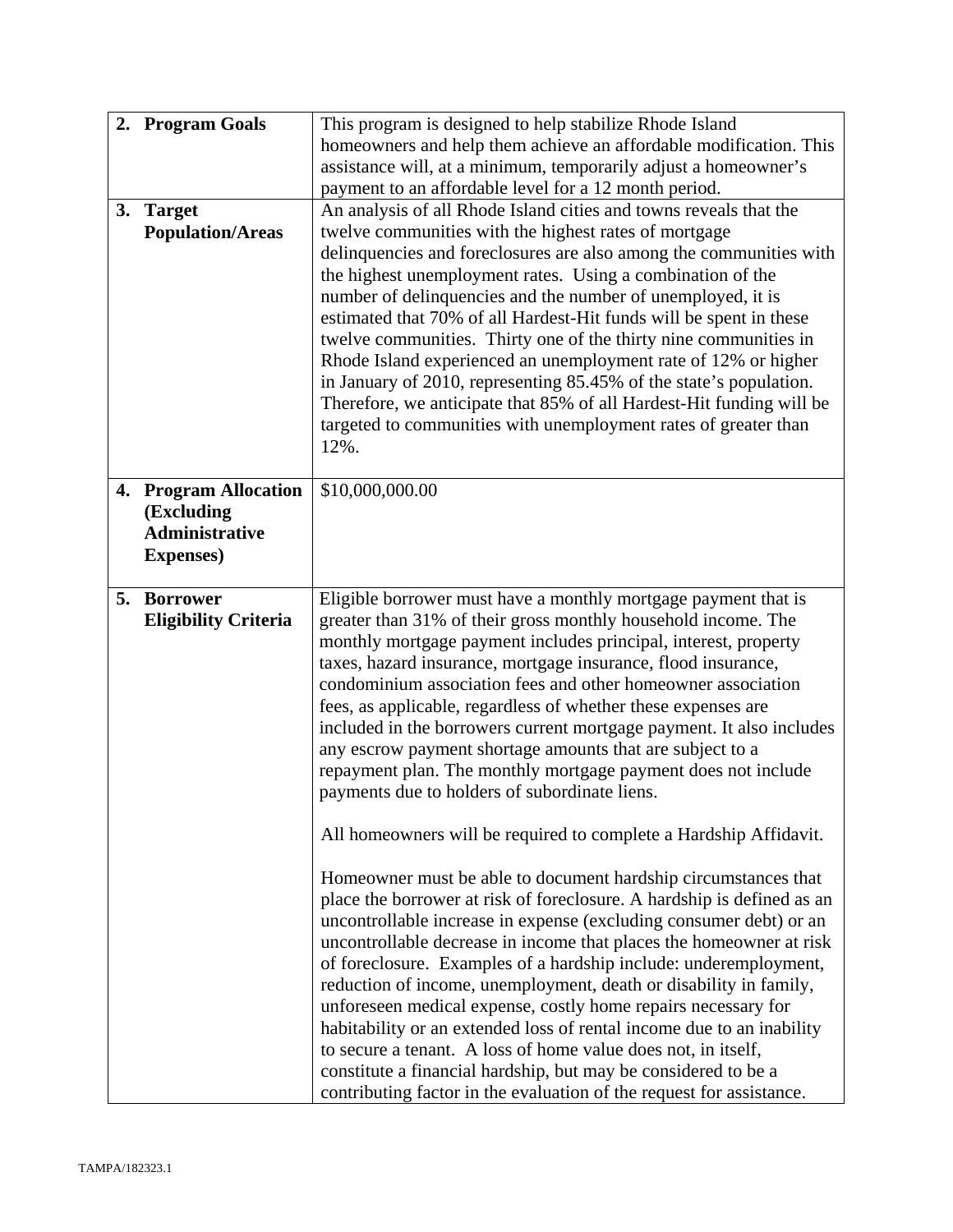|                                                 | Borrowers with a gross annual household income of \$50,000 or less<br>and a housing debt-to-income ratio greater than 35% are considered<br>to have a qualified hardship. This must be referenced in their<br>hardship affidavit. No further hardship test is applicable given these<br>circumstances.                                                                                                                                                                                                                                                                                                                                                                                        |
|-------------------------------------------------|-----------------------------------------------------------------------------------------------------------------------------------------------------------------------------------------------------------------------------------------------------------------------------------------------------------------------------------------------------------------------------------------------------------------------------------------------------------------------------------------------------------------------------------------------------------------------------------------------------------------------------------------------------------------------------------------------|
|                                                 | Final HHF assistance must result in a housing debt-to-income ratio<br>not greater than 31% for at least a 12 month period or result in a<br>positive cash flow analysis which is acceptable to the<br>servicer/investor. Homeowners with total debt-to-income ratios in<br>excess of 55% will be encouraged to seek debt management services<br>from a HUD-approved counseling agency. The costs of such<br>counseling or services shall not be paid with HHF funds.                                                                                                                                                                                                                          |
|                                                 | Rhode Island's Mortgage Revenue Bond income limits apply to all<br>assistance programs. These eligibility limits are based on current<br>income and family size. They are generally up to 140% of area<br>median income. Currently, one or two person households can earn<br>up to \$87,800. Households of three or more can earn up to<br>\$102,400.                                                                                                                                                                                                                                                                                                                                         |
|                                                 | Borrower is able to satisfy program guidelines.                                                                                                                                                                                                                                                                                                                                                                                                                                                                                                                                                                                                                                               |
| 6. Property/Loan<br><b>Eligibility Criteria</b> | Assistance will be provided to owner-occupied one-to four-family<br>Rhode Island properties and condominiums provided the original<br>mortgage was not greater than \$729,750.                                                                                                                                                                                                                                                                                                                                                                                                                                                                                                                |
| 7. Program<br><b>Exclusions</b>                 | Homeowner has cash reserves, non-retirement liquid assets,<br>exceeding \$15,000.                                                                                                                                                                                                                                                                                                                                                                                                                                                                                                                                                                                                             |
| 8. Structure of<br><b>Assistance</b>            | Funds will be provided in the form of a zero-percent interest, non-<br>recourse, non-amortizing loan secured by the property and<br>forgivable at 20% per year over 5 years, if the homeowner fulfills<br>his or her obligations on a timely basis under the assistance<br>agreement. Borrowers who refinance, transfer title or sell the<br>property within the five-year period must repay the loan on a pro-<br>rata basis provided there is sufficient equity from such refinance,<br>title transfer or sale. Recycled funds will be returned to the HHF<br>Program for additional use through December 31, 2017. After<br>December 31, 2017 all repayments will be returned to Treasury. |
| 9. Per Household<br><b>Assistance</b>           | LMA-Non-HAMP will provide up to \$25,000 to assist the borrower<br>and lender to achieve a loan modification and reinstatement<br>assistance when necessary.                                                                                                                                                                                                                                                                                                                                                                                                                                                                                                                                  |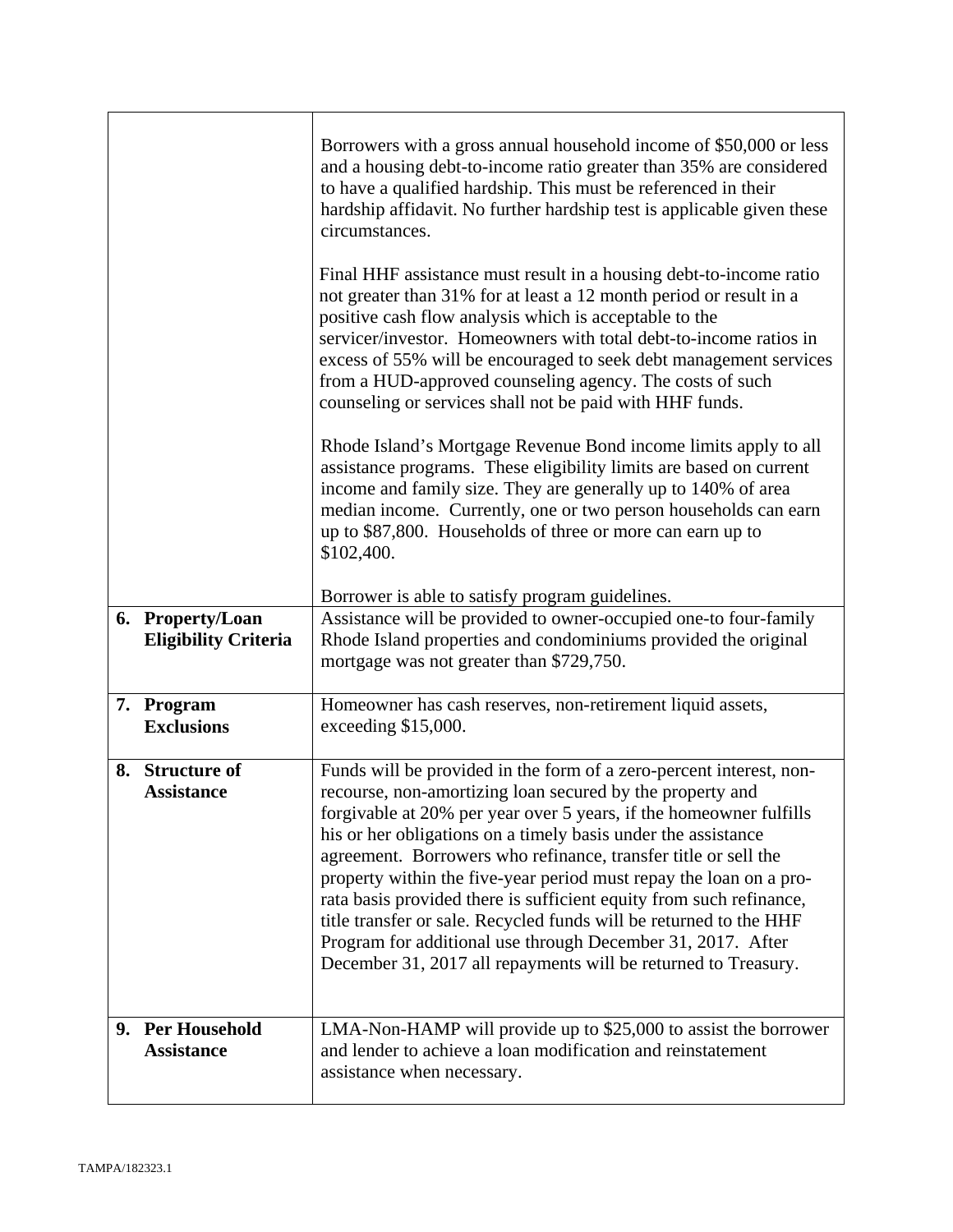|                             | In special circumstances, up to \$42,500 in total assistance may be<br>available for targeted homeowners who are at risk of foreclosure. |
|-----------------------------|------------------------------------------------------------------------------------------------------------------------------------------|
| 10. Duration of             | The duration of the assistance is determined by the individual need                                                                      |
| <b>Assistance</b>           | of each eligible borrower. Assistance will be paid directly to the                                                                       |
|                             | existing servicer and may be distributed in a lump sum or on a                                                                           |
|                             | monthly basis until the maximum program amount is reached.                                                                               |
| <b>11. Estimated Number</b> | 400 households will be served                                                                                                            |
| of Participating            |                                                                                                                                          |
| <b>Households</b>           |                                                                                                                                          |
|                             |                                                                                                                                          |
| 12. Program                 | November 1, 2010 to December 31, 2012                                                                                                    |
| <b>Inception/Duration</b>   |                                                                                                                                          |
|                             |                                                                                                                                          |
| 13. Program                 | Additional aid may be available to eligible homeowners under                                                                             |
| <b>Interactions</b> with    | Mortgage Payment Assistance – Unemployment Assistance (MPA-                                                                              |
| <b>Other HFA</b>            | UP), and Moving Forward Assistance (MFA) up to program limits.                                                                           |
| <b>Programs</b>             |                                                                                                                                          |
|                             |                                                                                                                                          |
| 14. Program                 | None                                                                                                                                     |
| <b>Interactions with</b>    |                                                                                                                                          |
| <b>HAMP</b>                 |                                                                                                                                          |
|                             |                                                                                                                                          |
| 15. Program Leverage        | This program is designed for homeowners who do not qualify for                                                                           |
| with Other                  | HAMP or for homeowners that have mortgages with local and                                                                                |
| <b>Financial</b>            | national lender/servicers who do not participate in HAMP.                                                                                |
| <b>Resources</b>            |                                                                                                                                          |
|                             | The lender/servicer may utilize this HHF assistance to facilitate a                                                                      |
|                             | modification in one of the following ways:                                                                                               |
|                             |                                                                                                                                          |
|                             | 1.) Lender/servicers must agree to assume the full cost of modifying                                                                     |
|                             | the loan, for a minimum of 12 months, to a payment amount that is                                                                        |
|                             | 45% of the borrower's current gross monthly household income.                                                                            |
|                             |                                                                                                                                          |
|                             | Assistance under this program will be made to the lender to further                                                                      |
|                             | reduce the payment modification to a 31% housing debt to income                                                                          |
|                             | ratio based on the borrower's current gross monthly household                                                                            |
|                             | income and provide reinstatement assistance when necessary.                                                                              |
|                             |                                                                                                                                          |
|                             | 2.) For lenders/servicers who utilize a cash flow analysis to                                                                            |
|                             | determine modification eligibility, HHF assistance may be used to                                                                        |
|                             | reverse a negative result. This assistance will, at a minimum,                                                                           |
|                             | temporarily adjust a homeowner's payment to an affordable level for                                                                      |
|                             | a 12 month period.                                                                                                                       |
|                             |                                                                                                                                          |
|                             | Lenders participating in this program who demonstrate local                                                                              |
|                             | servicing capability may access the program directly.                                                                                    |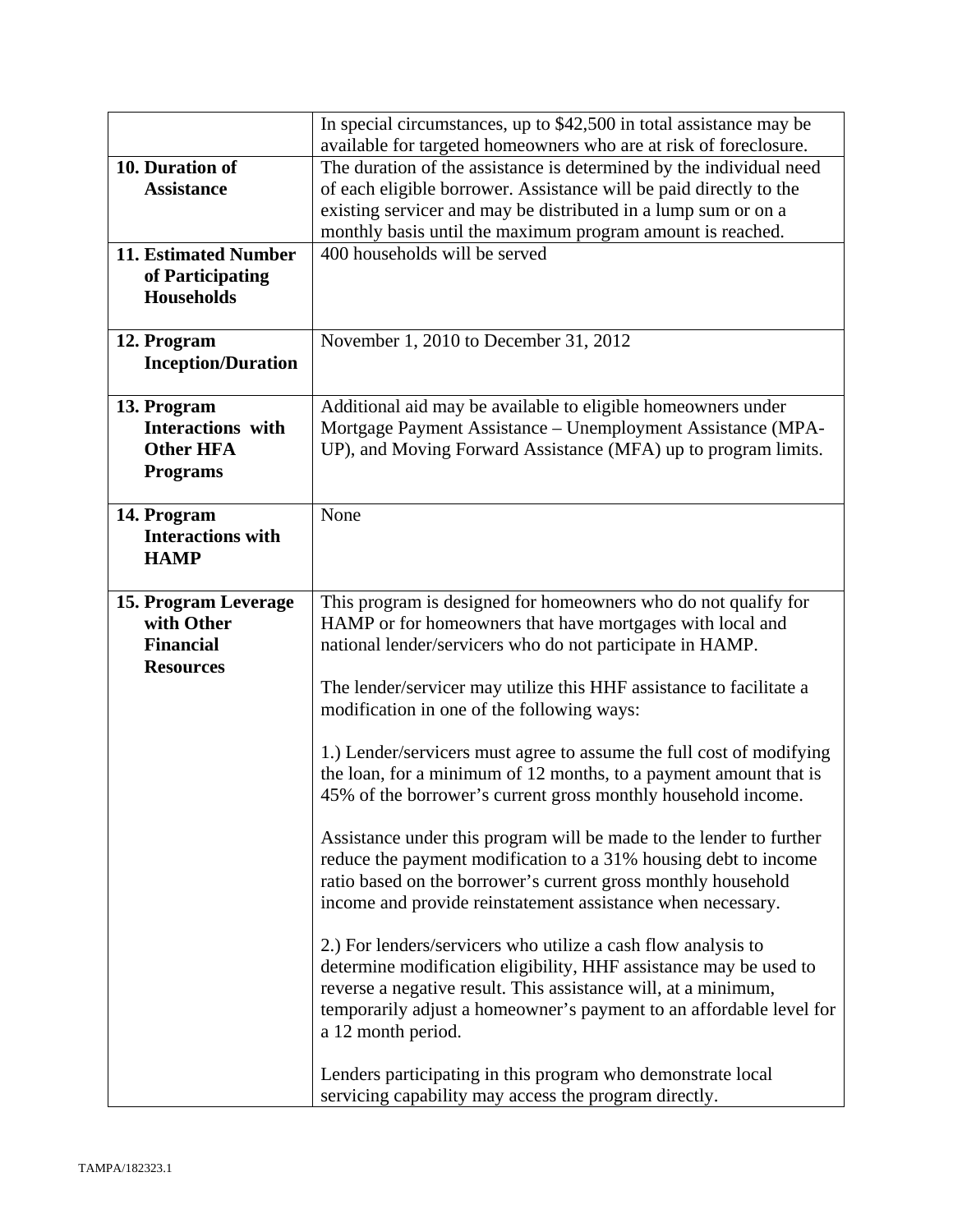| 16. Qualify as an | Yes | $\boxtimes$ No |
|-------------------|-----|----------------|
| Unemployment      |     |                |
| <b>Program</b>    |     |                |
|                   |     |                |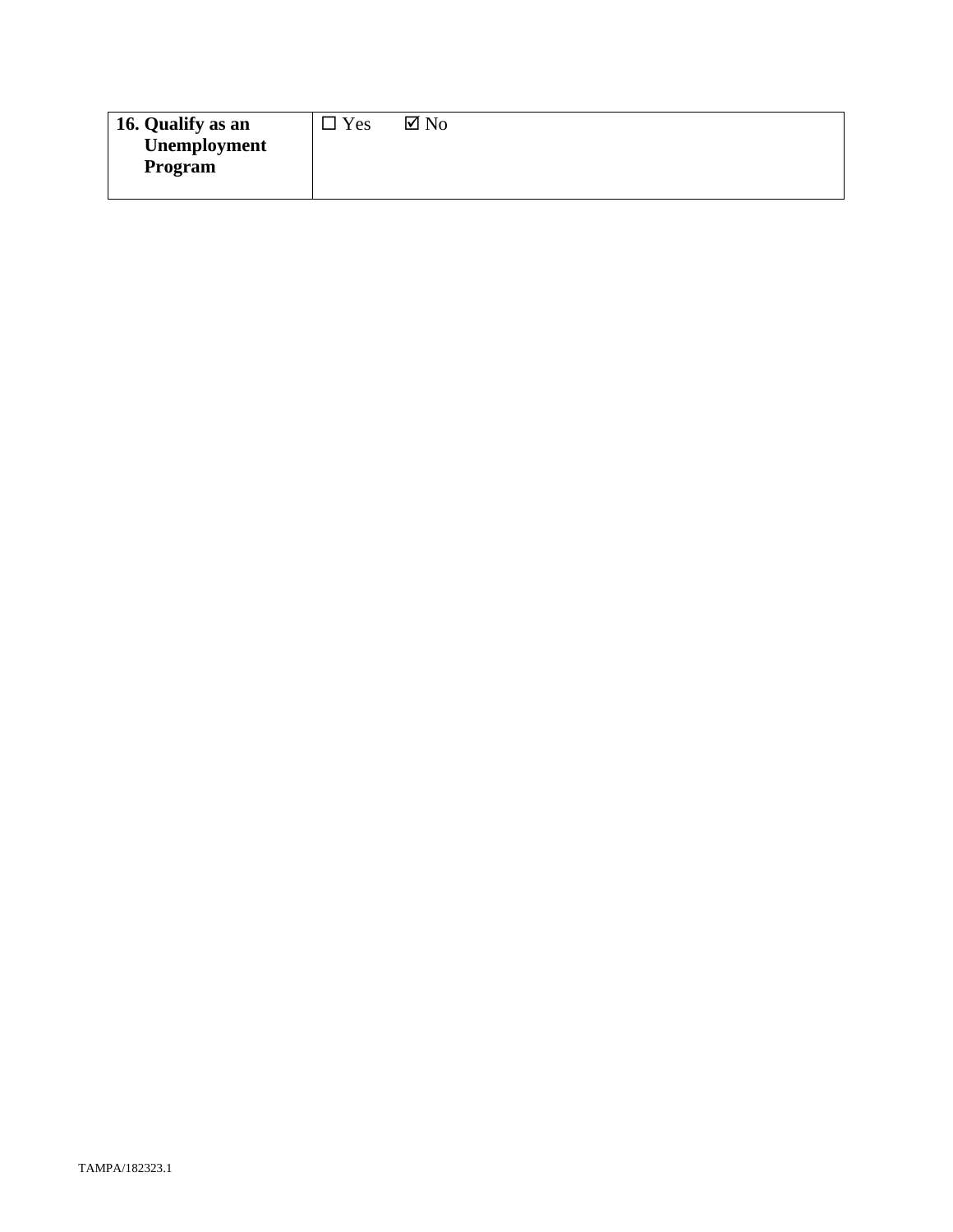# **Rhode Island Housing's**

# **Temporary and Immediate Homeowner Assistance (TIHA)**

# **Summary Guidelines**

| 1. Program Overview | The Temporary and Immediate Homeowner Assistance (TIHA) can<br>be utilized in one of two ways. TIHA can provide up to \$12,500 in<br>homeowner reinstatement assistance. For homeowners who have<br>experienced a temporary loss of income, TIHA can provide up to<br>\$12,500 in supplemental mortgage payment assistance.<br>In special circumstances, targeted homeowners who are at risk of<br>foreclosure may receive up to \$42,500 assistance.                                                                                                                                                                                                                                                                                                                                                                                                                                           |
|---------------------|-------------------------------------------------------------------------------------------------------------------------------------------------------------------------------------------------------------------------------------------------------------------------------------------------------------------------------------------------------------------------------------------------------------------------------------------------------------------------------------------------------------------------------------------------------------------------------------------------------------------------------------------------------------------------------------------------------------------------------------------------------------------------------------------------------------------------------------------------------------------------------------------------|
|                     | Targeted homeowners include:<br>• HHF-eligible homeowners age 62 and over who are unable to<br>refinance an unaffordable mortgage and need assistance to meet<br>the lender's minimum refinancing requirements<br>• HHF eligible homeowners who have a deed restricted property<br>and have received federal or state subsidies and are at risk of<br>foreclosure<br>• HHF-eligible multi-family property homeowners who have<br>experienced a loss of rental income that has compromised their<br>ability to afford their mortgage payment<br>HHF-eligible homeowners who have received FEMA or other<br>federal flood assistance and still need assistance due to<br>extensive property damage<br>HHF-eligible homeowners who are deployed members of the<br>US Armed Forces (includes enlisted personnel in all regular and<br>reserve units of the Army, Navy, Air Force, and Coast Guard). |
|                     | There are many situations where payments made by or on behalf of<br>the borrower toward the first mortgage are not sufficient to prevent<br>an avoidable foreclosure. These include, but are not limited to,<br>situations where a borrower has had a temporary loss of income or<br>increase in expenses that have created a first mortgage delinquency<br>or another delinquency that has or may result in a default under the<br>first mortgage, which, if not cured, may result in foreclosure. This<br>situation could arise even when the borrower's current income may<br>be sufficient to pay the first mortgage going forward. There are also<br>situations where the borrower needs temporary supplemental<br>mortgage payment assistance for the borrower and lender to agree                                                                                                        |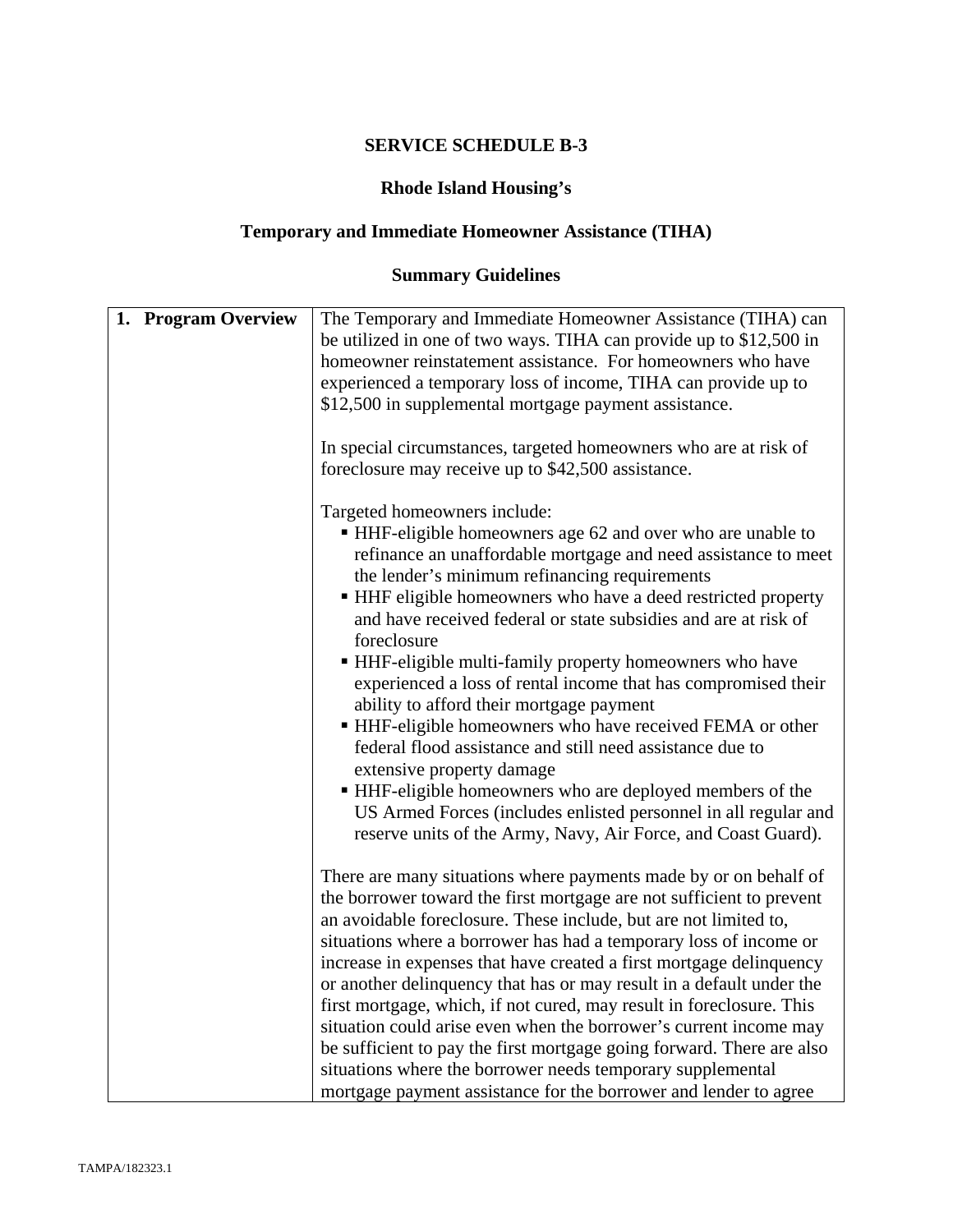|    |                                      | on a mortgage modification. This is frequently the result of a         |
|----|--------------------------------------|------------------------------------------------------------------------|
|    |                                      | temporary interruption in or reduction of employment.                  |
|    |                                      |                                                                        |
|    |                                      | As such, these funds can be used by homeowners who may or may          |
|    |                                      | not qualify for permanent modifications. Funding can be used to        |
|    |                                      | address:                                                               |
|    |                                      | • insufficient income caused by a temporary interruption or a          |
|    |                                      | reduction in employment                                                |
|    |                                      | • insufficient equity                                                  |
|    |                                      | · delinquent mortgage payments including escrows                       |
|    |                                      | • escrow shortage payments                                             |
|    |                                      | • payment of non-escrowed taxes or insurances                          |
|    |                                      | • satisfaction of delinquent condo or planned unit development         |
|    |                                      | (PUD) homeowners association dues and special assessments              |
|    |                                      | • satisfaction of subordinate liens, superior real estate tax liens or |
|    |                                      | other liens related to the property                                    |
|    |                                      |                                                                        |
|    | 2. Program Goals                     | To help a homeowner avoid foreclosure when faced with temporary        |
|    |                                      | or immediate crisis.                                                   |
|    |                                      |                                                                        |
| 3. | <b>Target</b>                        | An analysis of all Rhode Island cities and towns reveals that the      |
|    | <b>Population/Areas</b>              | twelve communities with the highest rates of mortgage                  |
|    |                                      | delinquencies and foreclosures are also among the communities with     |
|    |                                      | the highest unemployment rates. Using a combination of the             |
|    |                                      | number of delinquencies and the number of unemployed, it is            |
|    |                                      | estimated that 70% of all Hardest-Hit funds will be spent in these     |
|    |                                      | twelve communities. Thirty-one of the thirty-nine communities in       |
|    |                                      | Rhode Island experienced an unemployment rate of 12% or higher         |
|    |                                      | in January of 2010, representing 85.45% of the state's population.     |
|    |                                      | Therefore, we anticipate that 85% of all Hardest-Hit funding will be   |
|    |                                      | targeted to communities with unemployment rates of greater than        |
|    |                                      | 12%.                                                                   |
|    |                                      |                                                                        |
|    | 4. Program Allocation                | \$10,000,000.00                                                        |
|    | (Excluding<br><b>Administrative</b>  |                                                                        |
|    |                                      |                                                                        |
| 5. | <b>Expenses</b> )<br><b>Borrower</b> | <b>Reinstatement Assistance:</b>                                       |
|    | <b>Eligibility Criteria</b>          | TIHA provides one-time lump sum mortgage reinstatement                 |
|    |                                      | or other mortgage default assistance for eligible                      |
|    |                                      | homeowners.                                                            |
|    |                                      |                                                                        |
|    |                                      | Borrower must demonstrate that the hardship resulted in a              |
|    |                                      | housing debt-to-income ratio greater than 31% and caused               |
|    |                                      | the delinquency.                                                       |
|    |                                      |                                                                        |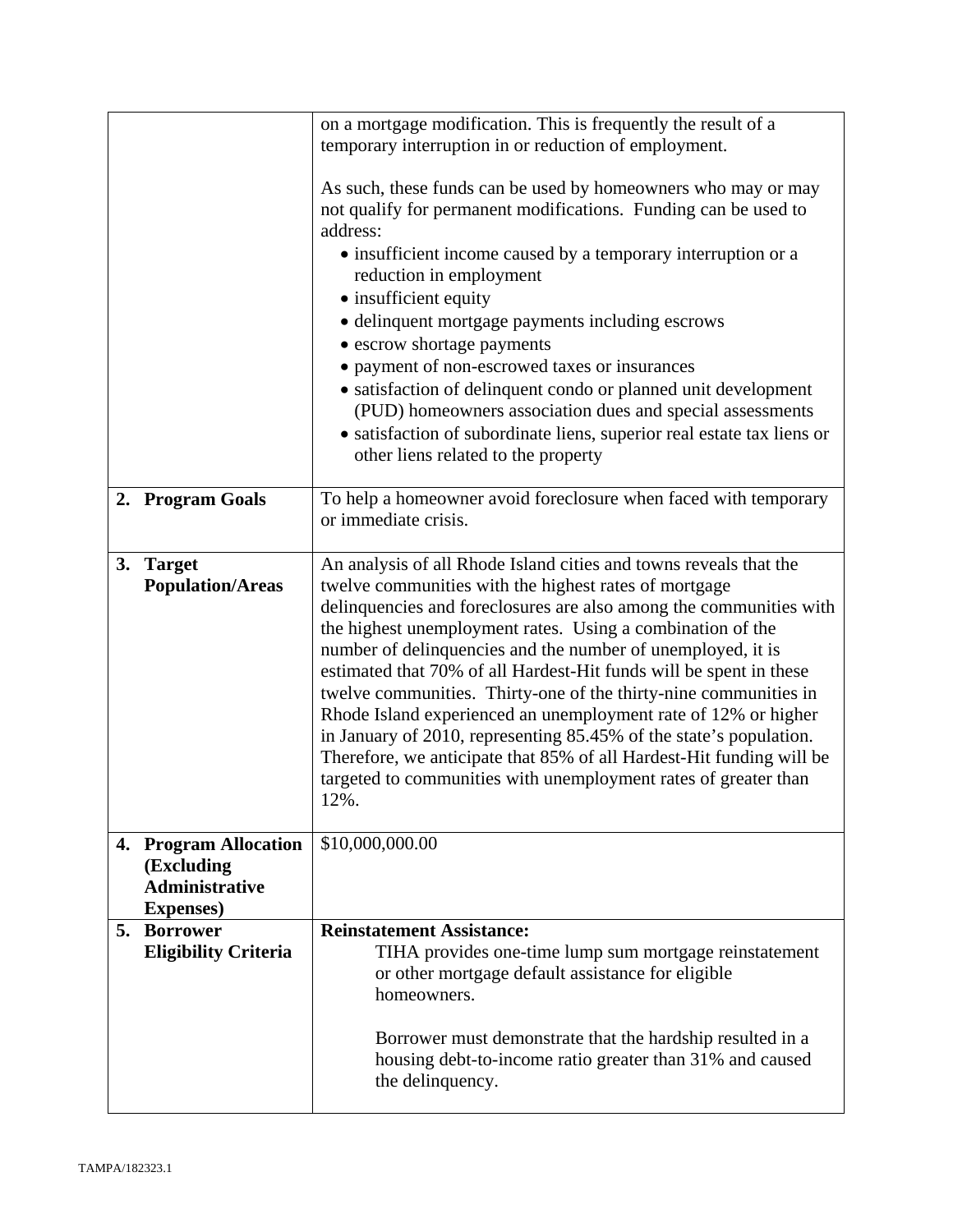| The monthly mortgage payment includes principal, interest,<br>property taxes, hazard insurance, mortgage insurance, flood<br>insurance, condominium association fees and other<br>homeowner association fees, as applicable, regardless of<br>whether these expenses are included in the borrowers current<br>mortgage payment. It also includes any escrow payment<br>shortage amounts that are subject to a repayment plan. The<br>monthly mortgage payment does not include payments due to<br>holders of subordinate liens. |
|---------------------------------------------------------------------------------------------------------------------------------------------------------------------------------------------------------------------------------------------------------------------------------------------------------------------------------------------------------------------------------------------------------------------------------------------------------------------------------------------------------------------------------|
| Homeowners with total debt-to-income ratios in excess of<br>55% will be referred to a HUD-approved counseling agency<br>for debt management services. The costs of such counseling<br>or services shall not be paid with HHF funds.                                                                                                                                                                                                                                                                                             |
| <b>Supplemental Mortgage Payment Assistance:</b>                                                                                                                                                                                                                                                                                                                                                                                                                                                                                |
| TIHA provides supplemental mortgage payment assistance<br>for eligible homeowners who have experienced a temporary<br>loss of income.                                                                                                                                                                                                                                                                                                                                                                                           |
| Borrower must demonstrate that the temporary loss of<br>income resulted in a housing debt-to-income ratio greater<br>than 31%.                                                                                                                                                                                                                                                                                                                                                                                                  |
| The monthly mortgage payment includes principal, interest,<br>property taxes, hazard insurance, mortgage insurance, flood<br>insurance, condominium association fees and other<br>homeowner association fees, as applicable, regardless of<br>whether these expenses are included in the borrowers current<br>mortgage payment. It also includes any escrow payment<br>shortage amounts that are subject to a repayment plan. The<br>monthly mortgage payment does not include payments due<br>to holders of subordinate liens. |
| Homeowner must contribute the greater of \$250 or 31% of<br>the total gross monthly household income toward their<br>mortgage obligation. They must make their portion of the<br>mortgage payment as directed by Rhode Island Housing or<br>its designee, on time, during the assistance period.                                                                                                                                                                                                                                |
| Homeowners with total debt-to-income ratios in excess of<br>55% will be referred to a HUD-approved counseling agency<br>for debt management services. The costs of such counseling<br>or services shall not be paid with HHF funds.                                                                                                                                                                                                                                                                                             |
| All homeowners will be required to complete a Hardship Affidavit.                                                                                                                                                                                                                                                                                                                                                                                                                                                               |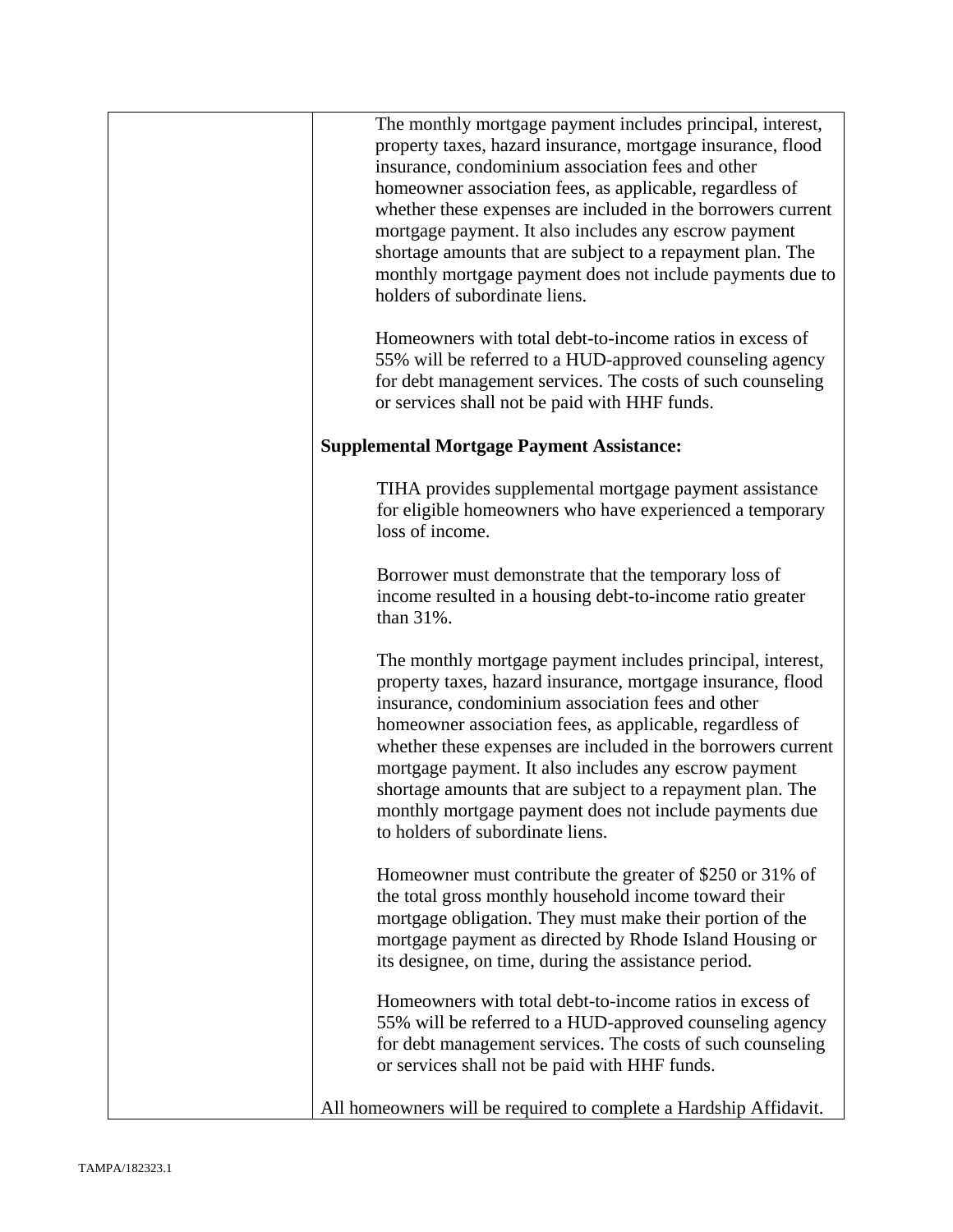|                                                 | Homeowner must be able to document the reason for the hardship.<br>A hardship is defined as an uncontrollable increase in expenses<br>(excluding consumer debt) or an uncontrollable decrease in income<br>that has placed the homeowner at risk of foreclosure.<br>Examples of a hardship include: underemployment, reduction of<br>income, unemployment, death or disability in family, unforeseen<br>medical expense, costly home repairs necessary for habitability or<br>an extended loss of rental income due to an inability to secure a<br>tenant. A loss of home value does not, unto itself, constitute a<br>financial hardship, but may be considered to be a contributing factor<br>in the evaluation of the request for assistance.<br>Borrowers with a gross annual household income of \$50,000 or less<br>and a housing debt-to-income ratio greater than 35% are considered<br>to have a qualified hardship. This must be referenced in their<br>hardship affidavit. No further hardship test is applicable given these<br>circumstances.<br>Rhode Island's Mortgage Revenue Bond income limits apply to all<br>assistance programs. These eligibility limits are based on current<br>income and family size. They are generally up to 140% of area<br>median income. Currently, one or two person households can earn<br>up to \$87,800. Households of three or more can earn up to<br>\$102,400. |
|-------------------------------------------------|---------------------------------------------------------------------------------------------------------------------------------------------------------------------------------------------------------------------------------------------------------------------------------------------------------------------------------------------------------------------------------------------------------------------------------------------------------------------------------------------------------------------------------------------------------------------------------------------------------------------------------------------------------------------------------------------------------------------------------------------------------------------------------------------------------------------------------------------------------------------------------------------------------------------------------------------------------------------------------------------------------------------------------------------------------------------------------------------------------------------------------------------------------------------------------------------------------------------------------------------------------------------------------------------------------------------------------------------------------------------------------------------------------------------|
| 6. Property/Loan<br><b>Eligibility Criteria</b> | Borrower is able to satisfy program guidelines.<br>Assistance will be provided to owner-occupied one-to four-family<br>Rhode Island properties and condominiums provided the original                                                                                                                                                                                                                                                                                                                                                                                                                                                                                                                                                                                                                                                                                                                                                                                                                                                                                                                                                                                                                                                                                                                                                                                                                               |
|                                                 | mortgage was not greater than \$729,750.                                                                                                                                                                                                                                                                                                                                                                                                                                                                                                                                                                                                                                                                                                                                                                                                                                                                                                                                                                                                                                                                                                                                                                                                                                                                                                                                                                            |
| 7. Program<br><b>Exclusions</b>                 | Homeowner has cash reserves, non-retirement liquid assets,<br>exceeding \$15,000.                                                                                                                                                                                                                                                                                                                                                                                                                                                                                                                                                                                                                                                                                                                                                                                                                                                                                                                                                                                                                                                                                                                                                                                                                                                                                                                                   |
| 8. Structure of<br><b>Assistance</b>            | Funds will be provided in the form of a zero-percent interest, non-<br>recourse, non-amortizing loan secured by the property and<br>forgivable at 20% per year over 5 years, if the homeowner fulfills<br>his or her obligations on a timely basis under the assistance<br>agreement. Borrowers who refinance, transfer title or sell the<br>property within the five-year period must repay the loan on a pro-<br>rata basis provided there is sufficient equity from such refinance,<br>title transfer or sale. Recycled funds will be returned to the HHF<br>Program for additional use through December 31, 2017. After<br>December 31, 2017 all repayments will be returned to Treasury.                                                                                                                                                                                                                                                                                                                                                                                                                                                                                                                                                                                                                                                                                                                       |
| 9. Per Household                                | The amount of assistance under TIHA is \$12,500 per household.                                                                                                                                                                                                                                                                                                                                                                                                                                                                                                                                                                                                                                                                                                                                                                                                                                                                                                                                                                                                                                                                                                                                                                                                                                                                                                                                                      |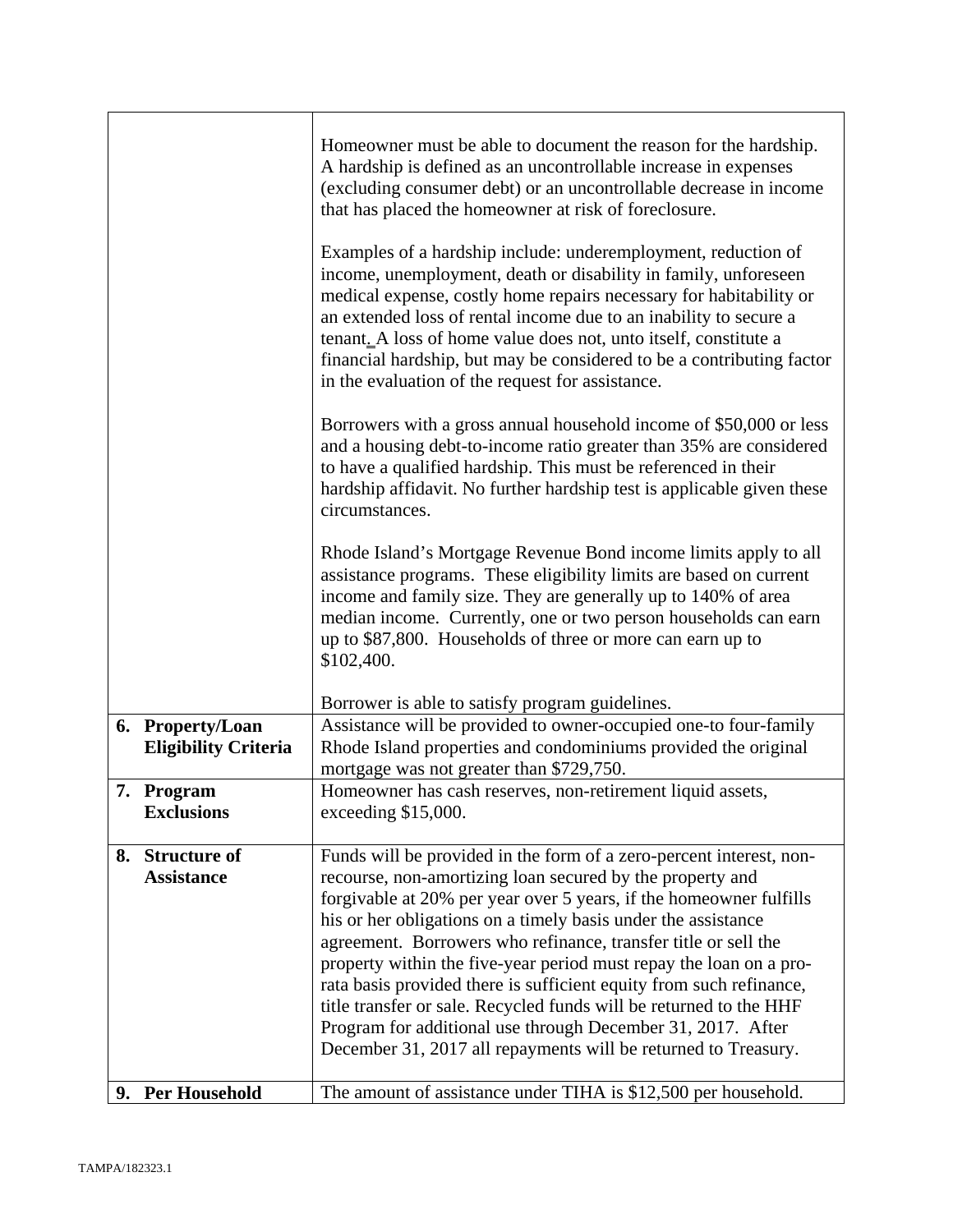| <b>Assistance</b>           |                                                                     |
|-----------------------------|---------------------------------------------------------------------|
|                             | In special circumstances, up to \$42,500 in total assistance may be |
|                             | available for targeted homeowners who are at risk of foreclosure.   |
| 10. Duration of             | The duration of the assistance is determined by the individual need |
| <b>Assistance</b>           | of each eligible borrower. Assistance will be paid directly to the  |
|                             | existing servicer, taxing authority or lien holder, and may be      |
|                             | distributed in a lump sum or on a monthly basis until the maximum   |
|                             | program amount is reached.                                          |
| <b>11. Estimated Number</b> | 800 households will be served                                       |
| of Participating            |                                                                     |
| <b>Households</b>           |                                                                     |
| 12. Program                 | November 1, 2010 to December 31, 2012 or until program funds are    |
| <b>Inception/Duration</b>   | exhausted.                                                          |
| 13. Program                 | Additional aid may be available to eligible homeowners under        |
| <b>Interactions</b> with    | Mortgage Payment Assistance - Unemployment Program (MPA-            |
| <b>Other HFA</b>            | UP) and Moving Forward Assistance (MFA) up to program limits.       |
| <b>Programs</b>             |                                                                     |
| 14. Program                 | This program does not interact with HAMP.                           |
| <b>Interactions with</b>    |                                                                     |
| <b>HAMP</b>                 |                                                                     |
| 15. Program Leverage        | None.                                                               |
| with Other                  |                                                                     |
| <b>Financial</b>            |                                                                     |
| <b>Resources</b>            |                                                                     |
| 16. Qualify as an           | $\Box$ Yes<br>$\boxtimes$ No                                        |
| Unemployment                |                                                                     |
| Program                     |                                                                     |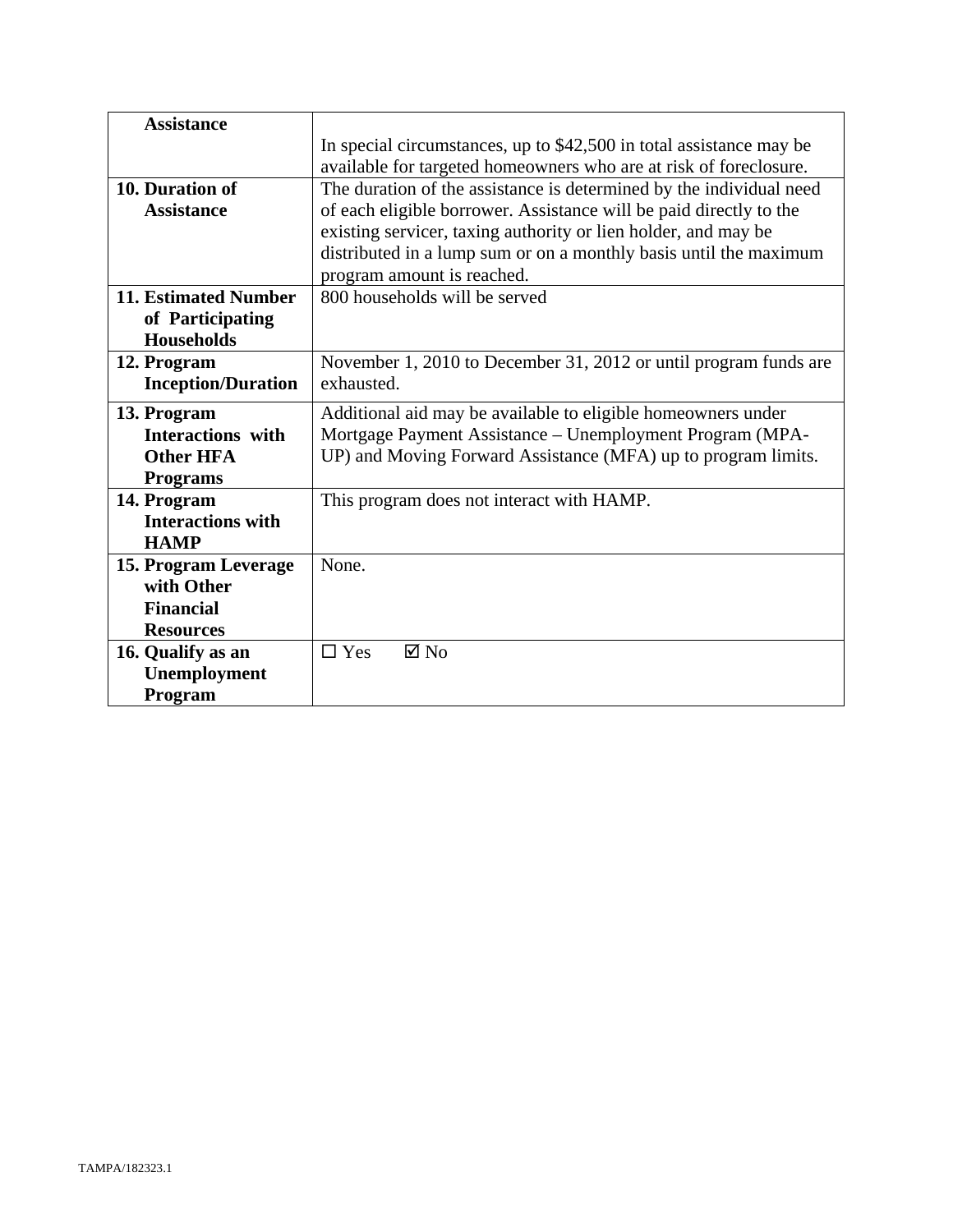# **Rhode Island Housing's**

# **Moving Forward Assistance**

# **Summary Guidelines**

| 1. Program Overview | The Moving Forward Assistance Program (MFA) will provide                                                                                                                                                                                                                                                                                                                                                                 |
|---------------------|--------------------------------------------------------------------------------------------------------------------------------------------------------------------------------------------------------------------------------------------------------------------------------------------------------------------------------------------------------------------------------------------------------------------------|
|                     | eligible homeowners who can no longer afford to stay in their<br>home with up to \$5,000 to assist in the transition.                                                                                                                                                                                                                                                                                                    |
|                     |                                                                                                                                                                                                                                                                                                                                                                                                                          |
|                     | The MFA assistance can be used to facilitate a short sale or<br>deed in lieu of foreclosure and/or assist with moving and                                                                                                                                                                                                                                                                                                |
|                     | relocation expenses. Eligible homeowners can receive a \$1,200<br>allowance to pay for moving and relocation expenses. Moving<br>and relocation expenses may be disbursed directly to eligible<br>homeowners. Moving and relocation expenses above this<br>amount will be paid when documented. The total amount<br>available for facilitation of short sale/deed in lieu plus moving<br>expenses cannot exceed \$5,000. |
|                     | This assistance is available to homeowners who have not<br>vacated the property or to those who have vacated the property<br>within 6 months of application for assistance as long as a sale or<br>deed in lieu has not occurred.                                                                                                                                                                                        |
|                     | In addition, up to \$42,500 in total assistance may be available<br>to facilitate a short sale or deed in lieu of foreclosure for<br>homeowners of targeted affordable properties that are at risk of<br>foreclosure.                                                                                                                                                                                                    |
|                     | Targeted homeowners are:<br>HHF-eligible homeowners who have a deed restricted<br>property and have received federal or state subsidies and<br>are at risk of foreclosure.                                                                                                                                                                                                                                               |
|                     | In some circumstances the best outcome for borrower, lender<br>and community may be for the borrower to relinquish the                                                                                                                                                                                                                                                                                                   |
|                     | property in an orderly process. MFA assistance can take the<br>form of a contribution to the primary or secondary lender to                                                                                                                                                                                                                                                                                              |
|                     | help facilitate a short sale or deed in lieu of foreclosure. It could                                                                                                                                                                                                                                                                                                                                                    |
|                     | also be used to provide the borrower relocation assistance<br>including a security deposit/first and last months rent, moving                                                                                                                                                                                                                                                                                            |
|                     | expenses, or utility deposit MFA assistance could be used to                                                                                                                                                                                                                                                                                                                                                             |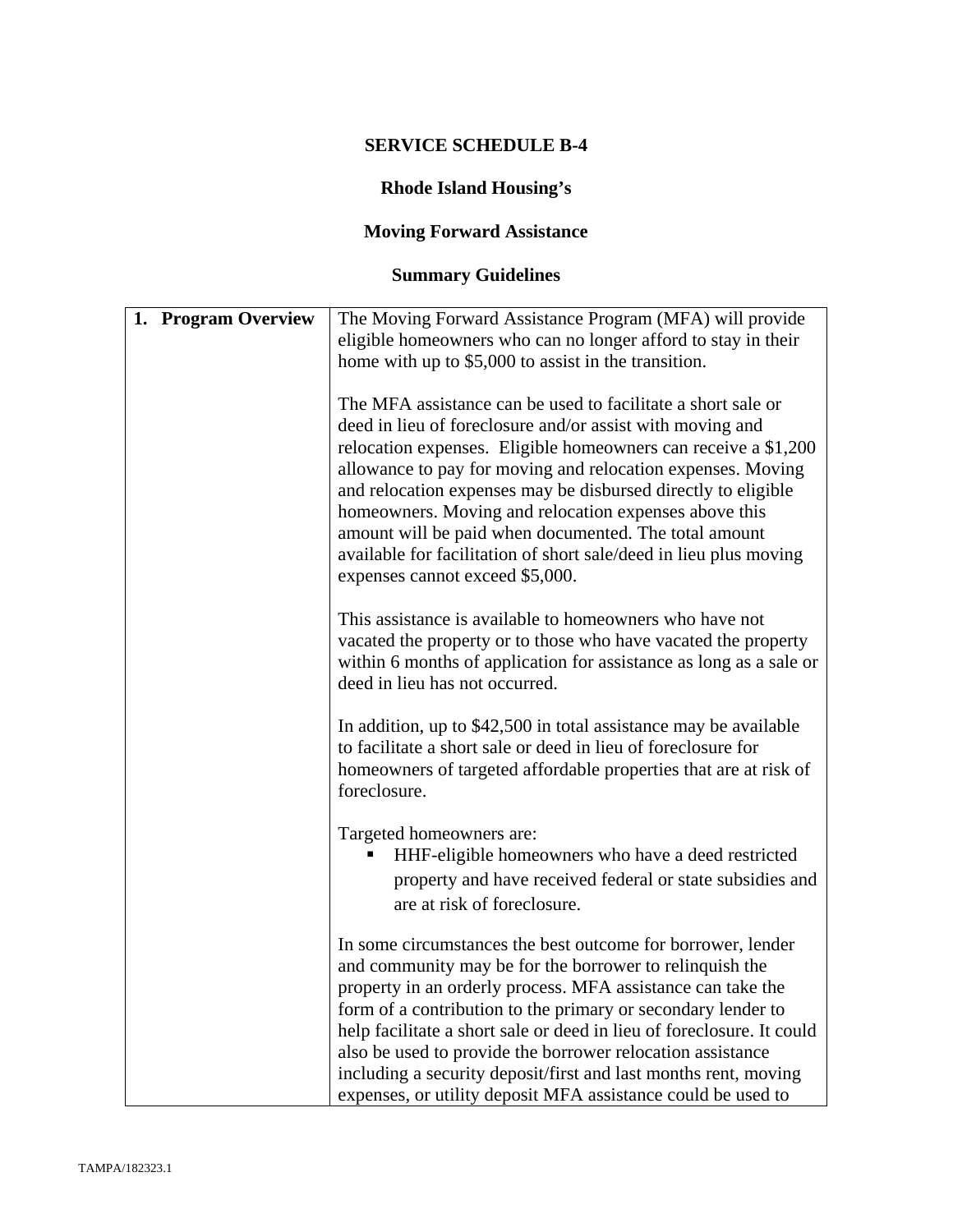|    |                             | satisfy subordinate or superior real estate tax liens against the                                                                 |
|----|-----------------------------|-----------------------------------------------------------------------------------------------------------------------------------|
|    |                             | real estate that prevent the homeowner from transferring clear                                                                    |
|    |                             | title. These liens may include mechanics liens, defects,                                                                          |
|    |                             | inheritance taxes, water fees, fire district or sewer fees, condo                                                                 |
|    |                             | fees, PUD lien sale or other legal encumbrances on the property                                                                   |
|    |                             | or to satisfy judgments or loan deficiency balances resulting                                                                     |
|    |                             | from a short sale.                                                                                                                |
|    | 2. Program Goals            | Rhode Island Housing envisions that these monies would be                                                                         |
|    |                             | used to complement other federal or lender programs designed                                                                      |
|    |                             | specifically to stabilize communities by providing assistance to<br>borrowers who have suffered a financial hardship and as a     |
|    |                             |                                                                                                                                   |
| 3. | <b>Target</b>               | result are no longer financially able to stay in their home.<br>An analysis of all Rhode Island cities and towns reveals that the |
|    | <b>Population/Areas</b>     | twelve communities with the highest rates of mortgage                                                                             |
|    |                             | delinquencies and foreclosures are also among the communities                                                                     |
|    |                             | with the highest unemployment rates. Using a combination of                                                                       |
|    |                             | the number of delinquencies and the number of unemployed, it                                                                      |
|    |                             | is estimated that 70% of all Hardest-Hit funds will be spent in                                                                   |
|    |                             | these twelve communities. Thirty one of the thirty nine                                                                           |
|    |                             | communities in Rhode Island experienced an unemployment                                                                           |
|    |                             | rate of 12% or higher in January of 2010, representing 85.45%                                                                     |
|    |                             | of the state's population. Therefore, we anticipate that 85% of                                                                   |
|    |                             | all Hardest-Hit funding will be targeted to communities with                                                                      |
|    |                             | unemployment rates of greater than 12%.                                                                                           |
|    |                             |                                                                                                                                   |
|    | 4. Program Allocation       | \$3,500,000.00                                                                                                                    |
|    | (Excluding                  |                                                                                                                                   |
|    | <b>Administrative</b>       |                                                                                                                                   |
|    | <b>Expenses</b> )           |                                                                                                                                   |
|    |                             |                                                                                                                                   |
| 5. | <b>Borrower</b>             | Borrower must be able to document the reason for the hardship                                                                     |
|    | <b>Eligibility Criteria</b> | and will be required to complete a Hardship Affidavit.                                                                            |
|    |                             | A hardship is defined as an uncontrollable increase in housing                                                                    |
|    |                             | expense or an uncontrollable decrease in income that has placed                                                                   |
|    |                             | the homeowner at risk of foreclosure. Examples of a hardship                                                                      |
|    |                             | include: underemployment, reduction of income,                                                                                    |
|    |                             | unemployment, death or disability in family, unforeseen                                                                           |
|    |                             | medical expense, and costly home repairs necessary for                                                                            |
|    |                             | habitability. A loss of home value does not, unto itself,                                                                         |
|    |                             | constitute a financial hardship, but may be considered to be a                                                                    |
|    |                             | contributing factor in the evaluation of the request for                                                                          |
|    |                             | assistance.                                                                                                                       |
|    |                             |                                                                                                                                   |
|    |                             |                                                                                                                                   |
|    |                             | Borrowers with a gross annual household income of \$50,000 or                                                                     |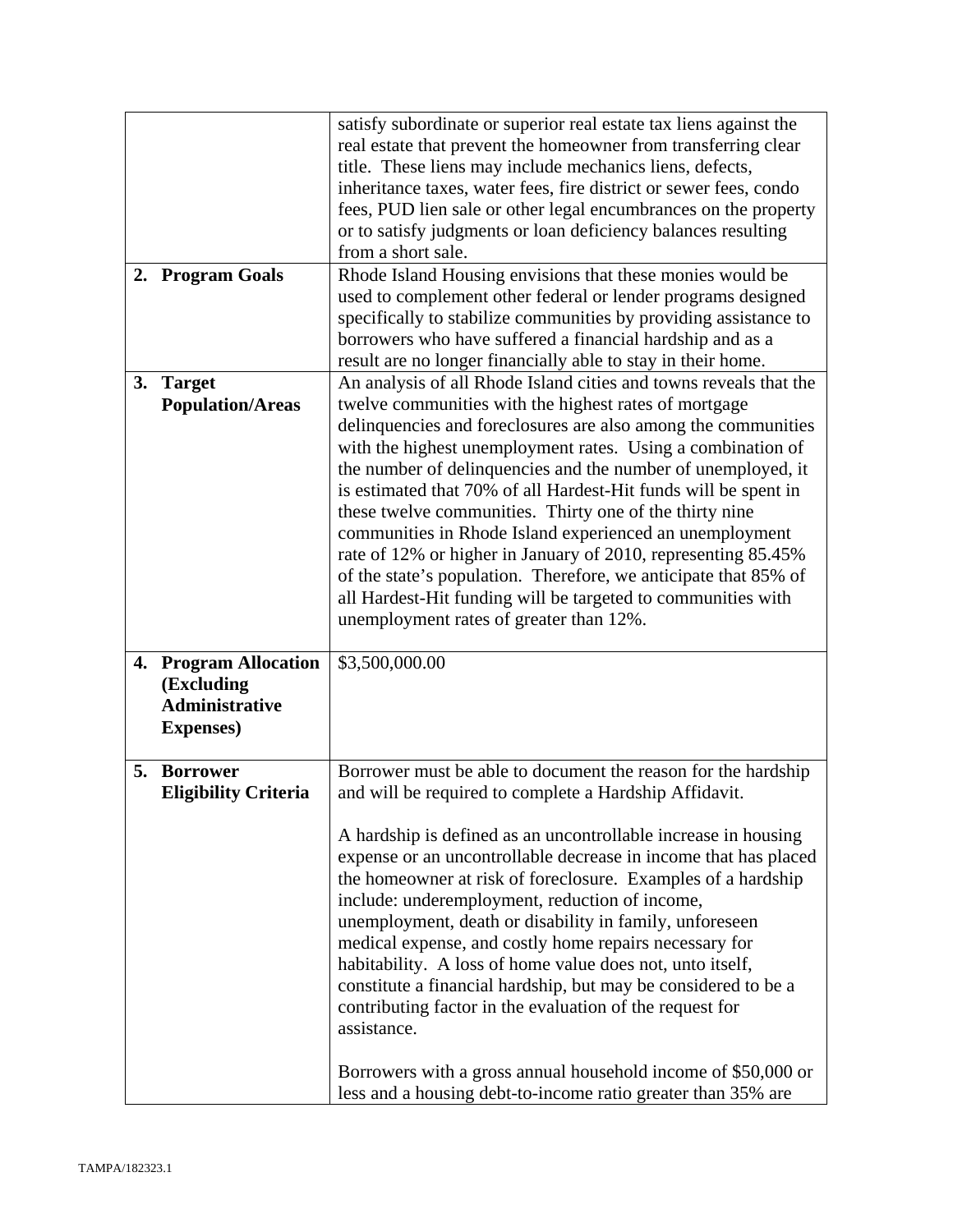|                                                                                   | considered to have a qualified hardship. This must be<br>referenced in their hardship affidavit. No further hardship test is<br>applicable given these circumstances.<br>Rhode Island's Mortgage Revenue Bond income limits apply to<br>all assistance programs. These eligibility limits are based on<br>current income and family size. They are generally up to 140%<br>of area median income. Currently, one or two person<br>households can earn up to \$87,800. Households of three or<br>more can earn up to \$102,400. |
|-----------------------------------------------------------------------------------|--------------------------------------------------------------------------------------------------------------------------------------------------------------------------------------------------------------------------------------------------------------------------------------------------------------------------------------------------------------------------------------------------------------------------------------------------------------------------------------------------------------------------------|
| 6. Property/Loan<br><b>Eligibility Criteria</b>                                   | Borrower is able to satisfy program guidelines.<br>Assistance will be provided to owner-occupied one-to four-<br>family Rhode Island properties and condominiums provided the<br>original mortgage was not greater than \$729,750.                                                                                                                                                                                                                                                                                             |
| 7. Program<br><b>Exclusions</b>                                                   | Homeowner has cash reserves, non-retirement liquid assets,<br>exceeding \$15,000.                                                                                                                                                                                                                                                                                                                                                                                                                                              |
| 8. Structure of<br><b>Assistance</b>                                              | None, funds are provided to eligible homeowners as a non-<br>recoverable grant.                                                                                                                                                                                                                                                                                                                                                                                                                                                |
| 9. Per Household<br><b>Assistance</b>                                             | Assistance under this program will be limited up to \$5,000 per<br>family to facilitate a short sale or deed in lieu of foreclosure<br>and/or to assist the homeowner with relocation.<br>In addition, up to \$42,500 in total assistance may be available<br>to facilitate a short sale or deed in lieu of foreclosure for<br>homeowners of targeted affordable properties that are at risk of<br>foreclosure.                                                                                                                |
| 10. Duration of<br><b>Assistance</b>                                              | Participation in this program is a one-time payment.                                                                                                                                                                                                                                                                                                                                                                                                                                                                           |
| <b>11. Estimated Number</b><br>of Participating<br>Households                     | 700 households will be served                                                                                                                                                                                                                                                                                                                                                                                                                                                                                                  |
| 12. Program Inception/<br><b>Duration</b>                                         | November 1, 2010 to December 31, 2012                                                                                                                                                                                                                                                                                                                                                                                                                                                                                          |
| 13. Program Leverage<br>/Interactions with<br><b>Other HFA</b><br><b>Programs</b> | MFA can provide assistance, up to the household cap, if a<br>homeowner has used other HHF programs and subsequently<br>can no longer afford to stay in the home.                                                                                                                                                                                                                                                                                                                                                               |
| 14. Program<br><b>Interactions with</b>                                           | MFA can provide assistance, up to the household cap, if a<br>homeowner has obtained a HAMP or other HHF program                                                                                                                                                                                                                                                                                                                                                                                                                |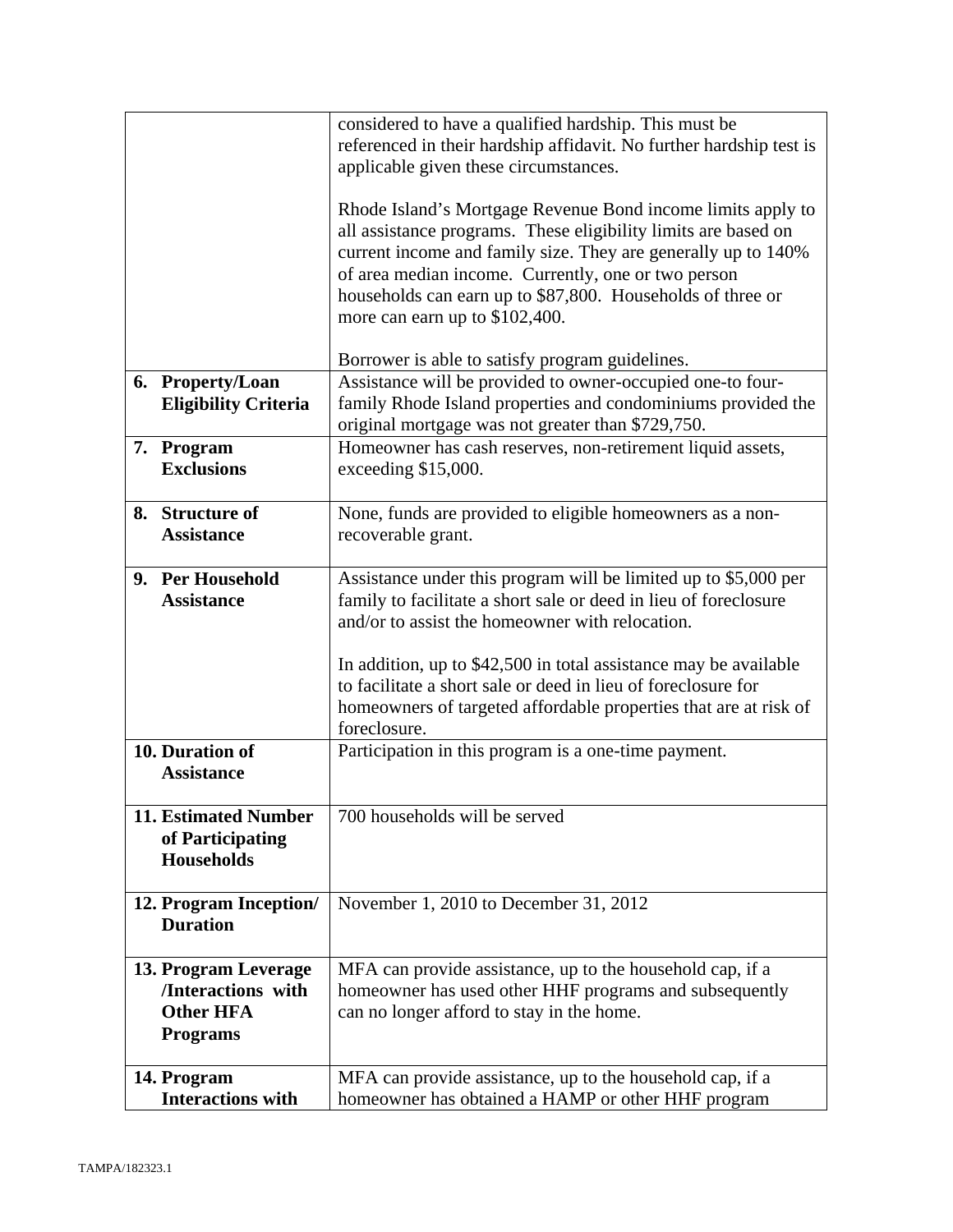| <b>HAMP</b>          | assistance and subsequently can no longer afford to stay in the |
|----------------------|-----------------------------------------------------------------|
|                      | home.                                                           |
| 15. Program Leverage | Rhode Island Housing intends to leverage its current emergency  |
| with Other           | and rental assistance programs which include                    |
| <b>Financial</b>     | www.homelocatorri.net and other relocation services which       |
| <b>Resources</b>     | include Homeless Protection and Rapid Placement (HPRP) and      |
|                      | Road Home Emergency Housing Assistance.                         |
| 16. Qualify as an    | $\boxtimes$ No<br>$\Box$ Yes                                    |
| Unemployment         |                                                                 |
| Program              |                                                                 |
|                      |                                                                 |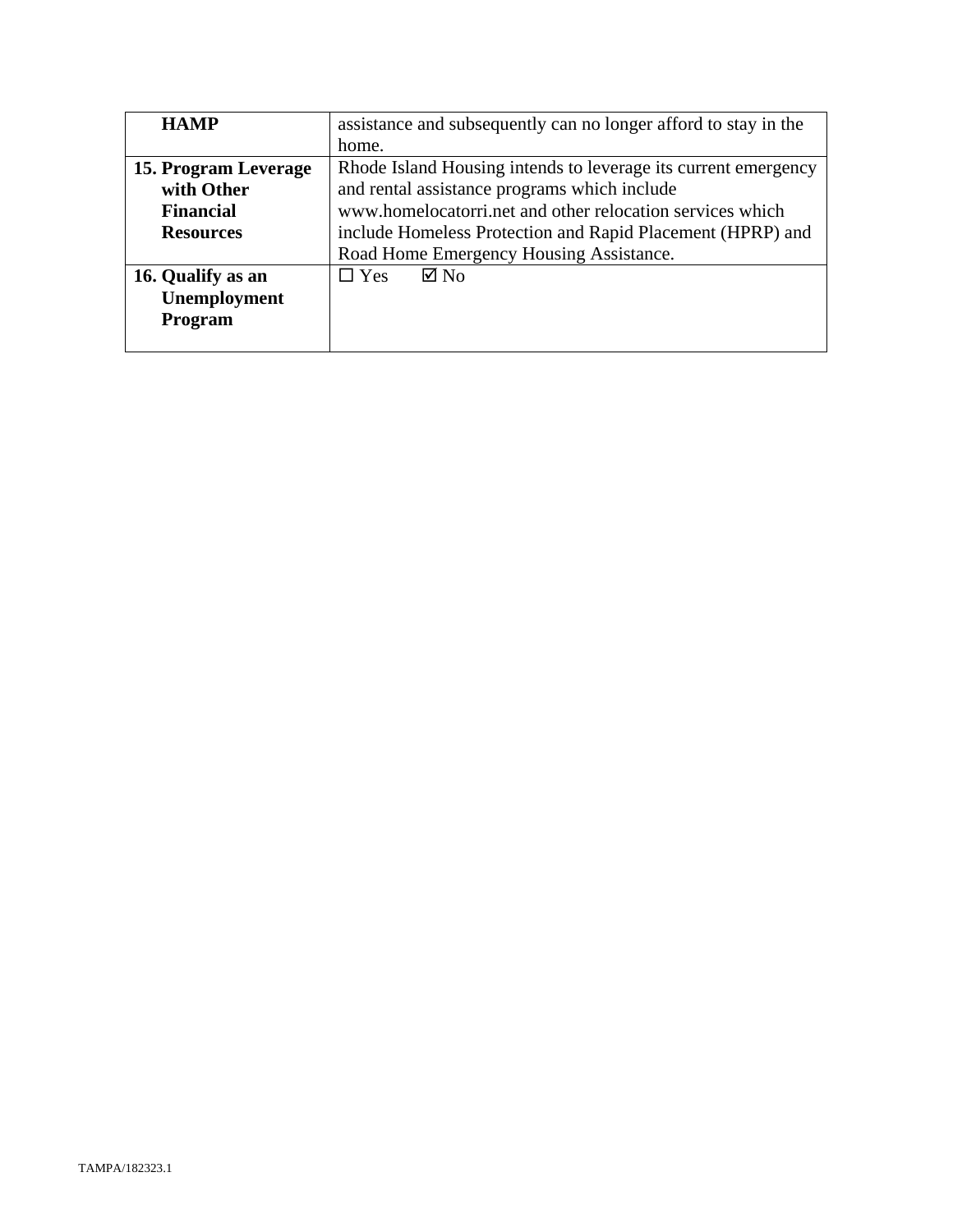# **Rhode Island Housing**

### **Mortgage Payment Assistance - Unemployment Program (MPA-UP) Summary Guidelines**

|    |                         | ранный у чакинку                                                                                                                                                                                                                                                                                                                                                                                                                |
|----|-------------------------|---------------------------------------------------------------------------------------------------------------------------------------------------------------------------------------------------------------------------------------------------------------------------------------------------------------------------------------------------------------------------------------------------------------------------------|
| 1. | <b>Program Overview</b> | The Mortgage Payment Assistance - Unemployment Program<br>(MPA-UP) will provide up to \$12,500 in assistance to help<br>unemployed or substantially underemployed homeowners make<br>partial mortgage payments while they search for a new job or<br>participate in a job training program.                                                                                                                                     |
|    |                         | MPA-UP may also provide reinstatement funds or other<br>mortgage-related default assistance. The reinstatement<br>assistance is capped at an amount equal to 3 months mortgage<br>payments which may include taxes and insurances. Mortgage<br>related default assistance may help pay delinquent taxes,<br>insurances and association dues provided that a minimum of 6<br>months mortgage payment assistance can be provided. |
|    |                         | Homeowner will be required to contribute the greater of \$250 or<br>31% of the total gross monthly household income toward their<br>mortgage obligation as agreed to by the HHFRI Action Plan.                                                                                                                                                                                                                                  |
|    |                         | MPA-UP assistance will be used to pay partial mortgage and<br>mortgage-related expenses until the maximum household<br>assistance amount is reached or the homeowner returns to work.                                                                                                                                                                                                                                           |
|    |                         | The homeowner may continue receiving assistance for up to 2<br>months after reemployment as long as the program household<br>assistance limit has not been reached. Assistance funds will be<br>paid directly to the lender/servicers. Rhode Island Housing or its<br>designee will collect the homeowner's portion of the payment<br>only if the Lender/Servicer will not accept a partial payment.                            |
|    |                         | MPA-UP assistance may be used to make ongoing partial<br>mortgage payments and related expenses such as:<br><b>Escrows</b><br>Taxes and insurance<br>Condo association fees                                                                                                                                                                                                                                                     |
|    |                         | This Program will work as both a stand alone program or to<br>complement other HHFRI programs. Homeowners may receive<br>assistance from one or more HHFRI Programs up to the<br>maximum total benefit amount for which the homeowner                                                                                                                                                                                           |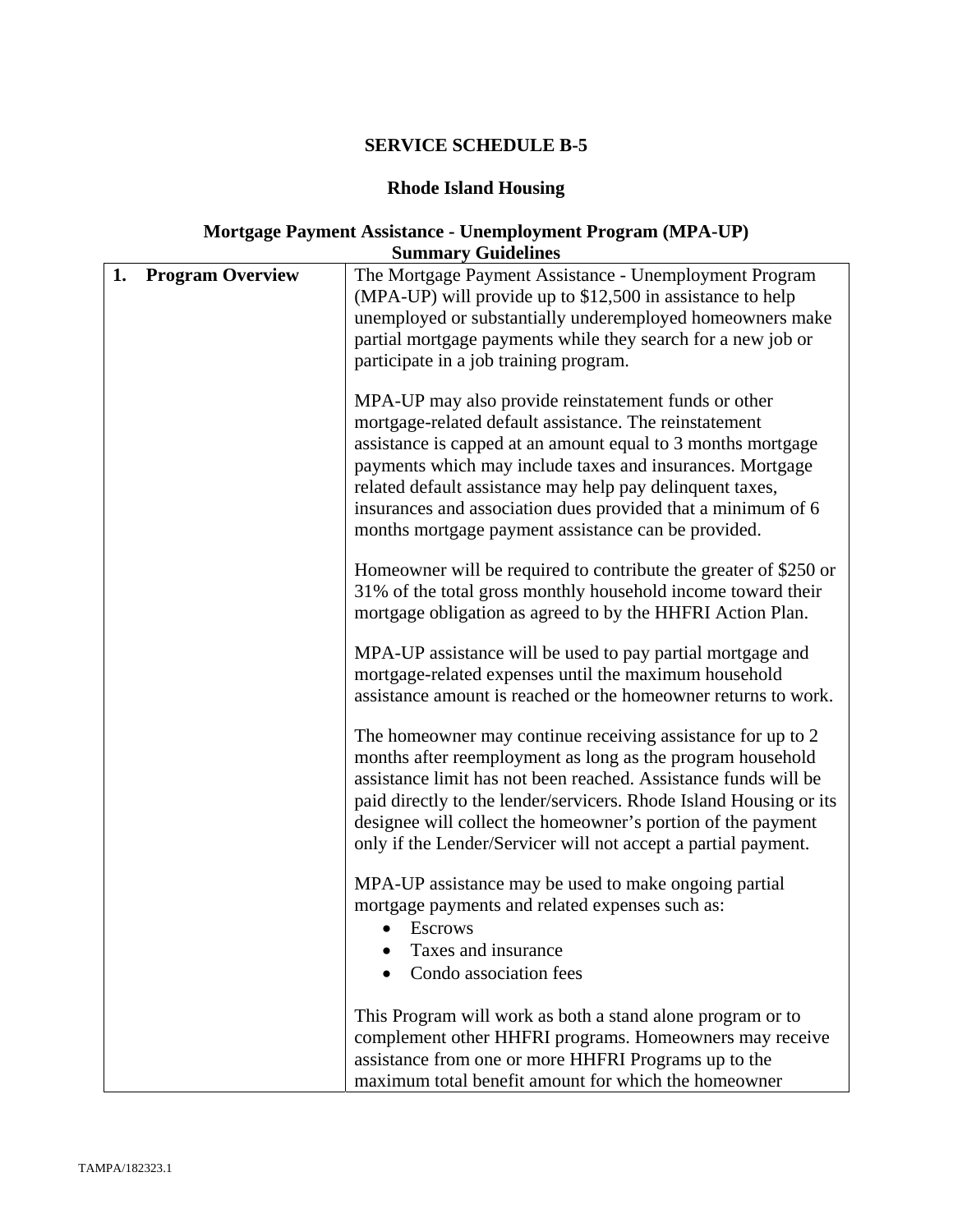|    |                                                                                       | qualifies.                                                                                                                                                                                                                                                                                                                                                                                                                                                                                                                                                                                                                                                                                                                                                                                                                                                                                                                                                                                                                                     |
|----|---------------------------------------------------------------------------------------|------------------------------------------------------------------------------------------------------------------------------------------------------------------------------------------------------------------------------------------------------------------------------------------------------------------------------------------------------------------------------------------------------------------------------------------------------------------------------------------------------------------------------------------------------------------------------------------------------------------------------------------------------------------------------------------------------------------------------------------------------------------------------------------------------------------------------------------------------------------------------------------------------------------------------------------------------------------------------------------------------------------------------------------------|
| 2. | <b>Program Goals</b>                                                                  | To assist unemployed and substantially underemployed<br>homeowners to remain in their homes and make on-time,<br>monthly payments on their mortgages during their hardship so<br>that they may avoid delinquency and foreclosure; and to help<br>stabilize homeowners so that they can obtain a sustainable loan<br>modification, if necessary, after they have regained full<br>employment.                                                                                                                                                                                                                                                                                                                                                                                                                                                                                                                                                                                                                                                   |
| 3. | <b>Target Population /</b><br><b>Areas</b>                                            | An analysis of all Rhode Island cities and towns reveals that the<br>twelve communities with the highest rates of mortgage<br>delinquencies and foreclosures are also among the communities<br>with the highest unemployment rates. Using a combination of<br>the number of delinquencies and the number of unemployed, it<br>is estimated that 70% of all Hardest-Hit funds will be spent in<br>these twelve communities. Thirty-one of the thirty-nine<br>communities in Rhode Island experienced an unemployment<br>rate of 12% or higher in January of 2010, representing 85.45%<br>of the state's population. Therefore, we anticipate that 85% of<br>all Hardest-Hit funding will be targeted to communities with<br>unemployment rates of greater than 12%.                                                                                                                                                                                                                                                                             |
| 4. | <b>Program Allocation</b><br>(Excluding<br><b>Administrative</b><br><b>Expenses</b> ) | \$34,282,743.00                                                                                                                                                                                                                                                                                                                                                                                                                                                                                                                                                                                                                                                                                                                                                                                                                                                                                                                                                                                                                                |
| 5. | <b>Borrower Eligibility</b><br>Criteria                                               | Eligible borrowers are unemployed or substantially<br>underemployed homeowners, who through no fault of their own,<br>are unable to make their mortgage payments and are at risk of<br>imminent default or foreclosure. Borrowers will be required to<br>provide a financial hardship affidavit with appropriate<br>documentation on the cause of their unemployment or<br>underemployment. Unemployment will be verified by obtaining<br>a copy of the homeowner's unemployment benefit rate decision<br>letter and copies of 2 months bank statements to verify the<br>unemployment direct deposit, or by automated verification<br>through the Rhode Island Department of Labor and Training<br>$(DLT)$ .<br>If information from DLT is unavailable, a letter or other written<br>verification from the former employer indicating job loss was<br>not the fault of the borrower will serve as a substitute.<br>Eligible borrowers must have monthly mortgage payments that<br>are greater than 31% of their gross monthly household income |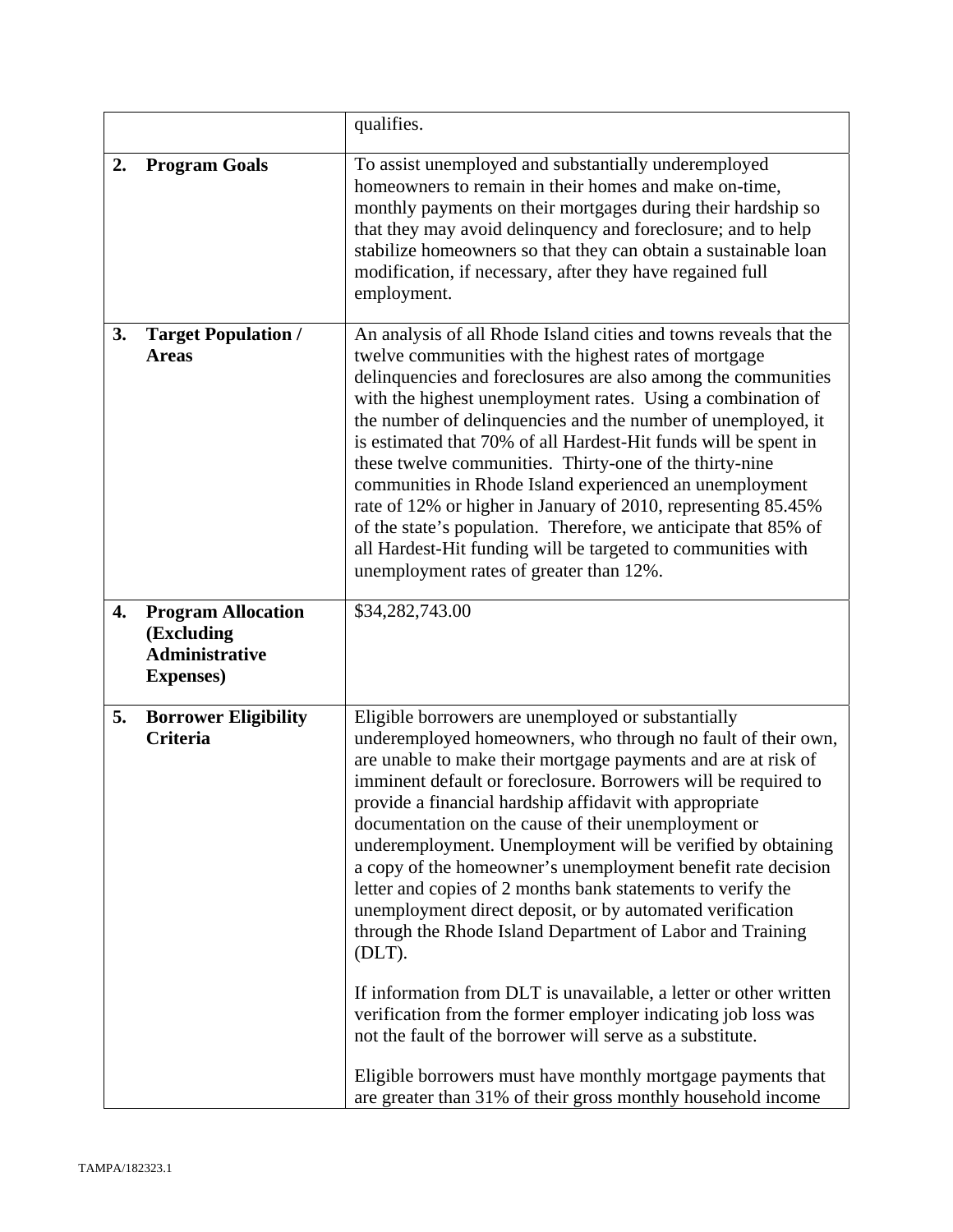|    |                                                       | and must be able to document the unemployment hardship that<br>has placed them at risk of imminent default or foreclosure.                                                                                                                                                                                                                                                                                                                                                                                                                                                                                                                                                                                            |
|----|-------------------------------------------------------|-----------------------------------------------------------------------------------------------------------------------------------------------------------------------------------------------------------------------------------------------------------------------------------------------------------------------------------------------------------------------------------------------------------------------------------------------------------------------------------------------------------------------------------------------------------------------------------------------------------------------------------------------------------------------------------------------------------------------|
|    |                                                       | Household income must be fully documented and verifiable,<br>income limits apply based on borrowers household gross annual<br>income and family size. Rhode Island's Mortgage Revenue<br>Bond income limits apply to all assistance programs. These<br>eligibility limits are based on the current income and family<br>size. Currently, one or two person households can earn up to<br>\$87,800. Households of three or more can earn up to \$102,400.<br>Self-employed borrowers will be required to document loss of                                                                                                                                                                                               |
|    |                                                       | business and income and submit appropriate documentation.                                                                                                                                                                                                                                                                                                                                                                                                                                                                                                                                                                                                                                                             |
|    |                                                       | Homeowner must contribute the greater of \$250 or 31% of the<br>total gross monthly household income toward their mortgage<br>obligation. They must make their portion of the mortgage<br>payment as directed by Rhode Island Housing or its designee, on<br>time; and must actively seek reemployment during the<br>assistance period.                                                                                                                                                                                                                                                                                                                                                                               |
|    |                                                       | Borrower is able to satisfy program guidelines.                                                                                                                                                                                                                                                                                                                                                                                                                                                                                                                                                                                                                                                                       |
| 6. | <b>Property / Loan</b><br><b>Eligibility Criteria</b> | Assistance will be provided to owner-occupied one-to four-<br>family Rhode Island properties and condominiums provided the<br>original mortgage was not greater than \$729,750.                                                                                                                                                                                                                                                                                                                                                                                                                                                                                                                                       |
| 7. | <b>Program Exclusions</b>                             | Homeowner has cash reserves, non-retirement liquid assets,<br>exceeding \$15,000.                                                                                                                                                                                                                                                                                                                                                                                                                                                                                                                                                                                                                                     |
| 8. | <b>Structure of Assistance</b>                        | Funds will be provided in the form of a zero-percent interest,<br>non-recourse, non-amortizing loan secured by the property and<br>forgivable at 20% per year over 5 years, if the homeowner<br>fulfills his or her obligations on a timely basis under the<br>assistance agreement. Borrowers who refinance, transfer title or<br>sell the property within the five-year period must repay the loan<br>on a pro-rata basis provided there is sufficient equity from such<br>refinance, title transfer or sale. Recycled funds will be returned<br>to the HHFRI Program for additional use through December 31,<br>2017. After December 31, 2017, all remaining and recaptured<br>funds will be returned to Treasury. |
| 9. | <b>Per Household</b><br><b>Assistance</b>             | The amount of assistance under MPA-UP is \$12,500 per<br>household.                                                                                                                                                                                                                                                                                                                                                                                                                                                                                                                                                                                                                                                   |
|    |                                                       | Additionally, in special circumstances, up to \$42,500 in total<br>assistance may be available for targeted homeowners who are at                                                                                                                                                                                                                                                                                                                                                                                                                                                                                                                                                                                     |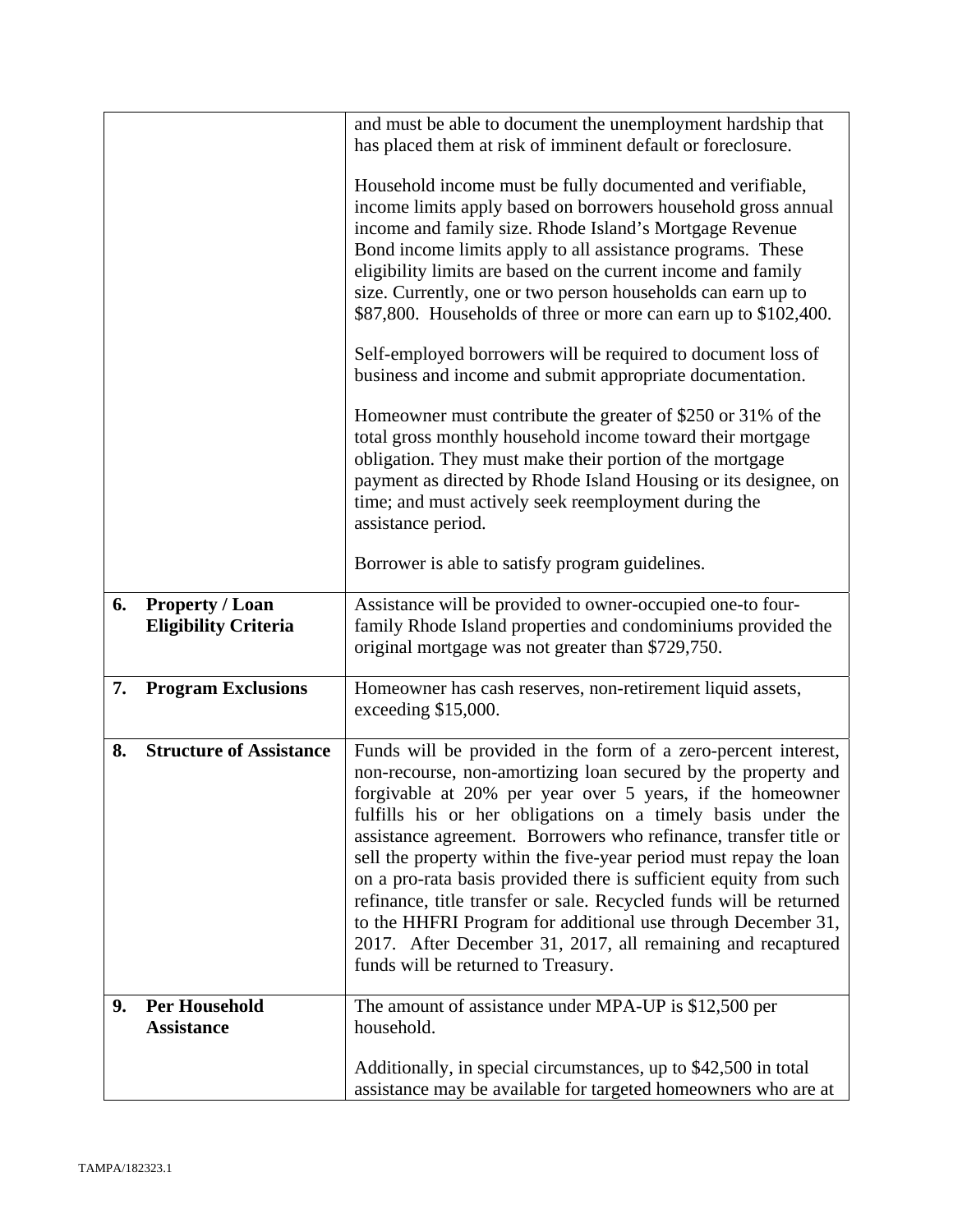|                                                                         | risk of foreclosure.                                                                                                                                                                                                                                                                                                                                                                                                                                                                                                             |
|-------------------------------------------------------------------------|----------------------------------------------------------------------------------------------------------------------------------------------------------------------------------------------------------------------------------------------------------------------------------------------------------------------------------------------------------------------------------------------------------------------------------------------------------------------------------------------------------------------------------|
|                                                                         |                                                                                                                                                                                                                                                                                                                                                                                                                                                                                                                                  |
|                                                                         |                                                                                                                                                                                                                                                                                                                                                                                                                                                                                                                                  |
| 10. Duration of Assistance                                              | The duration of the assistance is determined by the individual<br>need of each eligible borrower up to the maximum household<br>limit. The homeowner may continue receiving assistance for up<br>to 2 months after reemployment as long as the program<br>household limit has not been reached.<br>Assistance will be paid directly to the existing servicer,<br>municipality, association, insurer or lien holder and may be<br>distributed in a lump sum or on a monthly basis until the<br>maximum program amount is reached. |
|                                                                         |                                                                                                                                                                                                                                                                                                                                                                                                                                                                                                                                  |
| 11. Estimated Number of<br>Participating<br><b>Households</b>           | Based on the allocation of funds it is anticipated that<br>approximately 2,742 households will receive up to \$12,500. It<br>is estimated that 2,000 of these households may receive<br>additional assistance through other HHFRI programs.                                                                                                                                                                                                                                                                                      |
| 12. Program Inception /<br><b>Duration</b>                              | December 1, 2010 to December 31, 2012                                                                                                                                                                                                                                                                                                                                                                                                                                                                                            |
| 13. Program Interactions<br>with Other HFA<br><b>Programs</b>           | MPA-UP program provides up to \$12,500 assistance and acts as<br>a gateway to other HHFRI programs.                                                                                                                                                                                                                                                                                                                                                                                                                              |
|                                                                         | MPA-UP program funds may be used in combination with other<br>HHFRI programs up to program limits.                                                                                                                                                                                                                                                                                                                                                                                                                               |
|                                                                         | Additionally, in special circumstances, up to \$42,500 in total<br>assistance may be available for targeted homeowners who are at<br>risk of foreclosure.                                                                                                                                                                                                                                                                                                                                                                        |
| 14. Program Interactions<br>with HAMP                                   | MPA-UP compliments the federal HAMP-UP Program by<br>providing assistance to unemployed homeowners who do not<br>qualify for it. For those that do qualify for HAMP-UP, MPA-UP<br>assistance may precede a HAMP-UP forbearance or be used to<br>extend it.                                                                                                                                                                                                                                                                       |
| 15. Program Leverage with<br><b>Other Financial</b><br><b>Resources</b> | There is no investor match required for this program. However,<br>lender/servicers must be willing to participate.                                                                                                                                                                                                                                                                                                                                                                                                               |
| 16. Qualify as an<br>Unemployment<br>Program                            | $\boxtimes$ Yes<br>$\square$ No                                                                                                                                                                                                                                                                                                                                                                                                                                                                                                  |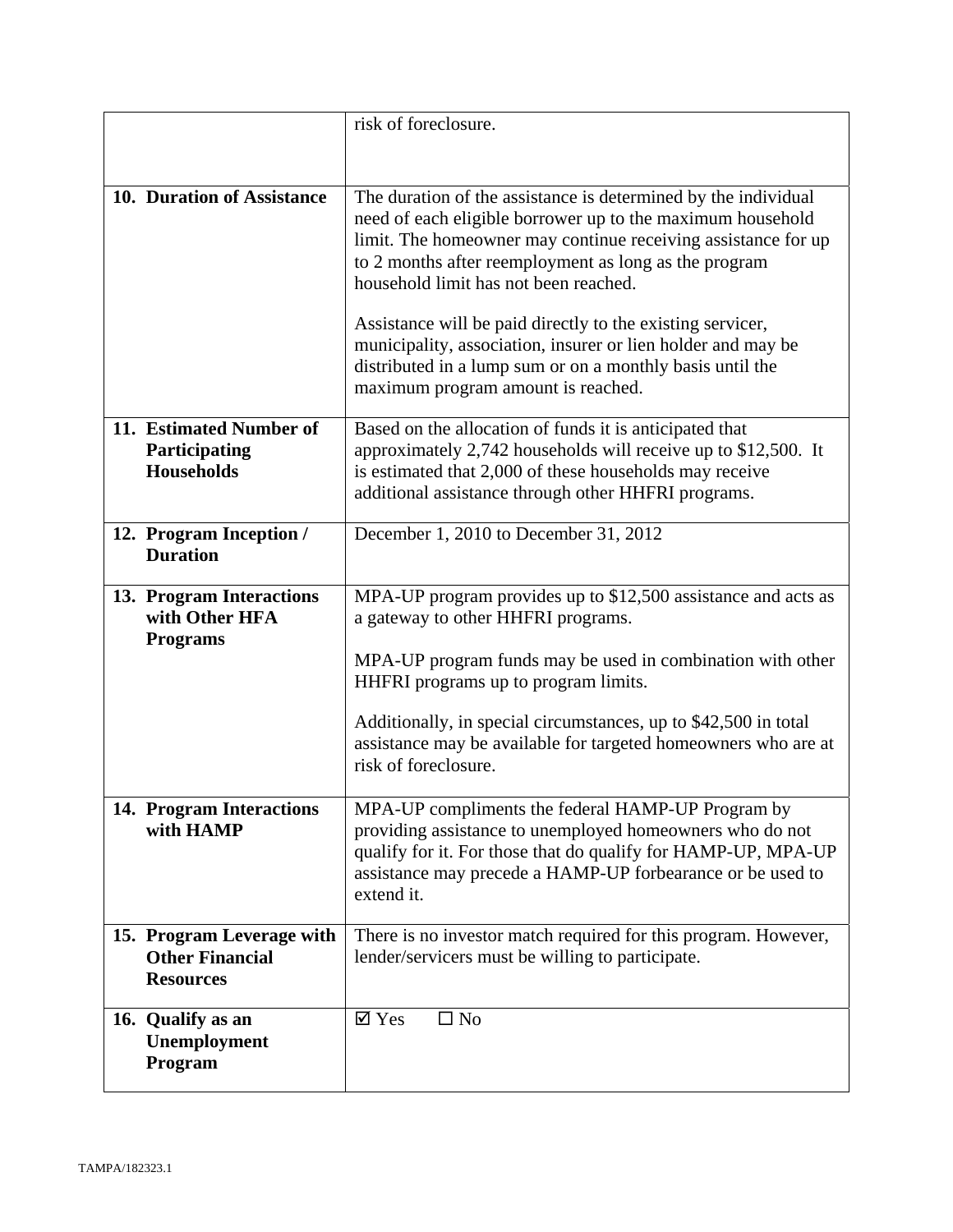### **Principal Reduction Program Hardest Hit Fund**

# **Summary Guidelines**

| 1. Program<br><b>Overview</b>                                                               | In the current housing crisis, many borrowers have found themselves<br>owing more than their homes are worth (i.e. are "underwater"); there<br>is also growing evidence that these loans are more likely to default,<br>and that principal reduction may further the long-term sustainability<br>of a loan. This program, designed by Bank of America, provides<br>financial assistance, matched by the investor, to reduce the principal<br>balance of underwater mortgages. The assistance (\$25,000) will be<br>matched on a dollar-for-dollar basis. Assistance will be provided over<br>a three-year period. Borrowers may access the program through the<br>HFA either directly or by referral from servicer (with HFA approval). |
|---------------------------------------------------------------------------------------------|-----------------------------------------------------------------------------------------------------------------------------------------------------------------------------------------------------------------------------------------------------------------------------------------------------------------------------------------------------------------------------------------------------------------------------------------------------------------------------------------------------------------------------------------------------------------------------------------------------------------------------------------------------------------------------------------------------------------------------------------|
| 2. Program Goals                                                                            | Leverage HHF dollars by reducing the principal balances of<br>"underwater mortgages" (specifically mortgages for which the mark-<br>to-market LTV is greater than 115%) and provide financial assistance<br>to qualifying homeowners to remain in their homes during this period<br>of steep declines in value.<br>A reduction in principal can achieve desired income and loan-to-value<br>ratios that result in an affordable payment for a customer on the<br>existing mortgage loan or can be used in conjunction with a loan<br>modification.                                                                                                                                                                                      |
| 3. Target<br><b>Population /</b><br><b>Areas</b>                                            | The target population includes customers whose loans are at least 60<br>days or more delinquent, where hardship is documented. The goal of<br>the program is to target and address the needs of a customer's specific<br>situation in lieu of targeting certain regions or counties.                                                                                                                                                                                                                                                                                                                                                                                                                                                    |
| 4. Program<br><b>Allocation</b><br>(Excluding<br><b>Administrative</b><br><b>Expenses</b> ) | \$2,500,000.00                                                                                                                                                                                                                                                                                                                                                                                                                                                                                                                                                                                                                                                                                                                          |
| 5. Borrower<br>Eligibility<br><b>Criteria</b>                                               | Generally consistent with HAMP Criteria<br>At least 60 days delinquent or in imminent default<br>Signed hardship affidavit, that complies with HAMP<br>Low to Moderate Income $- AMI \le 120\%$ (based on 4 person<br>household; states to provide county income limits)                                                                                                                                                                                                                                                                                                                                                                                                                                                                |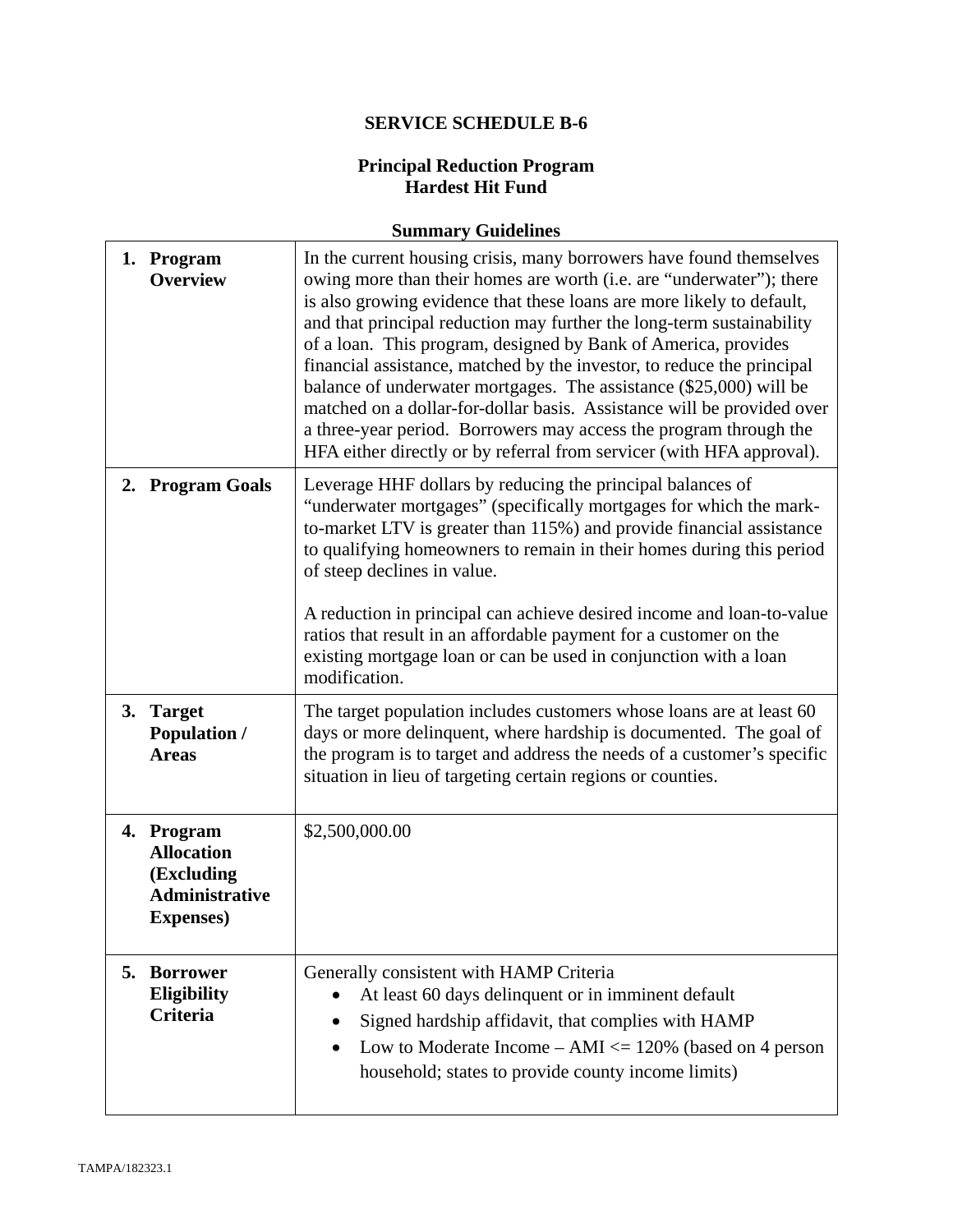| 6. Property/Loan<br><b>Eligibility</b><br><b>Criteria</b>               | The property must be the customer's principal residence; other<br>criteria include:<br>Owner Occupied, Single Family 1-4 unit property<br>٠<br>First Lien, Purchase or Rate & Term Refinance<br>$\bullet$<br>Unpaid principal balance below \$729,750<br>Property not vacant or condemned |
|-------------------------------------------------------------------------|-------------------------------------------------------------------------------------------------------------------------------------------------------------------------------------------------------------------------------------------------------------------------------------------|
| 7. Program<br><b>Exclusions</b>                                         | Exclusions include:<br>Mortgage is a Cash-out-Refinance<br>Loan Originated after 1/1/2009<br>LTV < 115%<br>Notice of trustee sale has been recorded and the trustee sale is<br>scheduled within 7 days of date application received by<br>servicer.                                       |
| 8. Structure of<br><b>Assistance</b>                                    | Assistance will not be structured as a loan, since there is a dollar-for-<br>dollar match on assistance. Principal balance for qualifying<br>mortgages will be reduced in equal installments over a three year<br>period.                                                                 |
| 9. Per Household<br><b>Assistance</b>                                   | \$25,000 HHF dollars (not including investor match).                                                                                                                                                                                                                                      |
| 10. Duration of<br><b>Assistance</b>                                    | Three years.                                                                                                                                                                                                                                                                              |
| 11. Estimated<br>Number of<br>Participating<br><b>Households</b>        | 100.                                                                                                                                                                                                                                                                                      |
| 12. Program<br>Inception /<br><b>Duration</b>                           | Approximately one to three years or until HHF funds are fully<br>utilized.                                                                                                                                                                                                                |
| 13. Program<br><b>Interactions</b><br>with Other HFA<br><b>Programs</b> | Additional aid may be available to eligible homeowners under<br>Temporary and Immediate Homeowner Assistance (TIHA) and<br>Moving Forward Assitance (MFA) up to program limits.                                                                                                           |